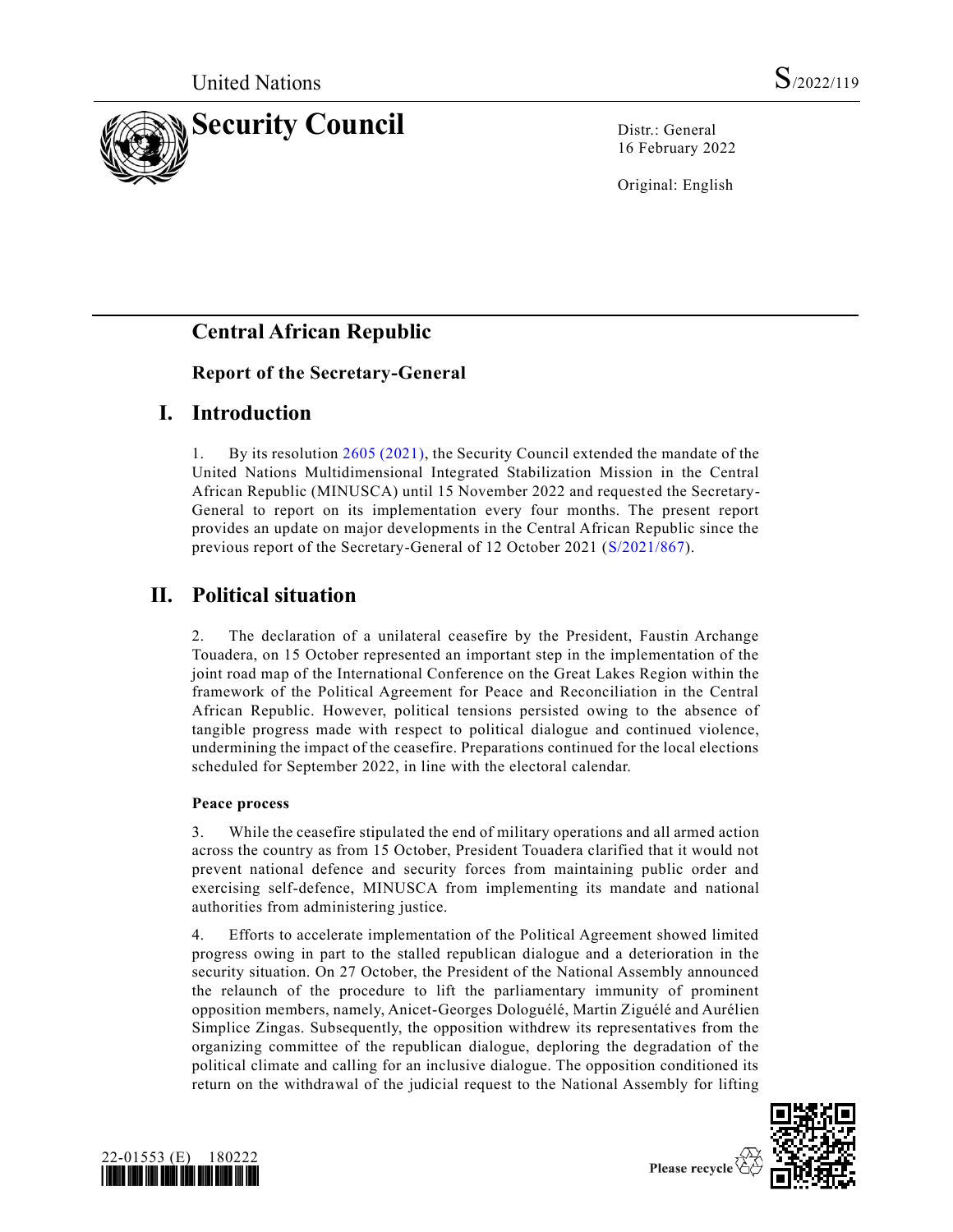parliamentary immunity and on the cessation of public threats by government spokespersons. On 3 February, the opposition announced the reintegration of its representatives in the organizing committee after being formally informed of the withdrawal of judicial proceedings against its members by the Minister of State for Justice, Human Rights Promotion and Good Governance, Arnaud Djoubaye Abazene. The holding of the republican dialogue has been scheduled for March 2022.

5. The Coalition des patriotes pour le changement remained weak, fragmenting into smaller groups under the leadership of mid- to lower-ranking commanders, conducting asymmetric attacks and preying on the population. On 12 November, the President of the Transitional Military Council in Chad, Mahamat Idriss Déby, announced that Chad was hosting the former President of the Central African Republic, François Bozizé, and other Coalition leaders at the request of the Chair of the International Conference on the Great Lakes Region.

6. On 19 November, in Bangui, the Minister of Livestock and Animal Health and former Unité pour la paix en Centrafrique leader, Hassan Bouba Ali, was arrested by internal security forces following the execution of a warrant issued by the Special Criminal Court and was detained in Camp de Roux. On 26 November, Court personnel were prevented by the national armed forces from gaining access to Mr. Bouba for his scheduled appearance before the Court. The Court held the hearing in absentia and issued a detention warrant, but Mr. Bouba was released the same day by the gendarmerie, in contravention of the warrant.

7. On 29 November, the Unité pour la paix en Centrafrique leader, Ali Darassa, issued a communiqué in which he noted the Unité's withdrawal from the Political Agreement, accusing national armed forces and other security personnel of perpetrating attacks against civilians, and President Touadera of violating the Agreement and the ceasefire. On 12 December, the Coalition des patriotes pour le changement appointed Mr. Darassa as its chief of staff. In a communiqué dated 24 December, following an attack allegedly committed by anti-balaka on civilians in Boyo, the Coalition condemned the attack and denied its involvement, attributing it to actors recruited by the ruling party, and reiterating its availability to participate in any inclusive dialogue process.

8. On 26 November, the United Nations, the African Union, the Economic Community of Central African States (ECCAS), the European Union and the International Conference on the Great Lakes Region met President Touadera by videoconference as part of the regular dialogue between those organizations and the Central African Republic on the peace process. A joint communiqué issued following the meeting reiterated that the Political Agreement remained an essential instrument for peace and stability in the country, while commending regional efforts in the peace process through the International Conference on the Great Lakes Region initiative.

9. On 14 January, in Bangui, the first follow-up meeting regarding the International Conference on the Great Lakes Region road map was held, co-chaired by the Ministers for Foreign Affairs of Angola, the Central African Republic and Rwan da. A communiqué was issued following the meeting, which included recommendations to conduct an international investigation on the use of anti-personnel mines, enhance collaboration with international partners on the road map and reconvene on a quarterly basis.

10. On 9 February 2022, in Bangui, following the resignation of the Prime Minister, Henri-Marie Dondra, President Touadera signed a decree nominating the former Minister of State for the Economy, Planning and International Cooperation, Félix Moloua, as the new Prime Minister. The new Government was appointed on the same day, with all ministers from the Government of the former Prime Minister reappointed to their functions.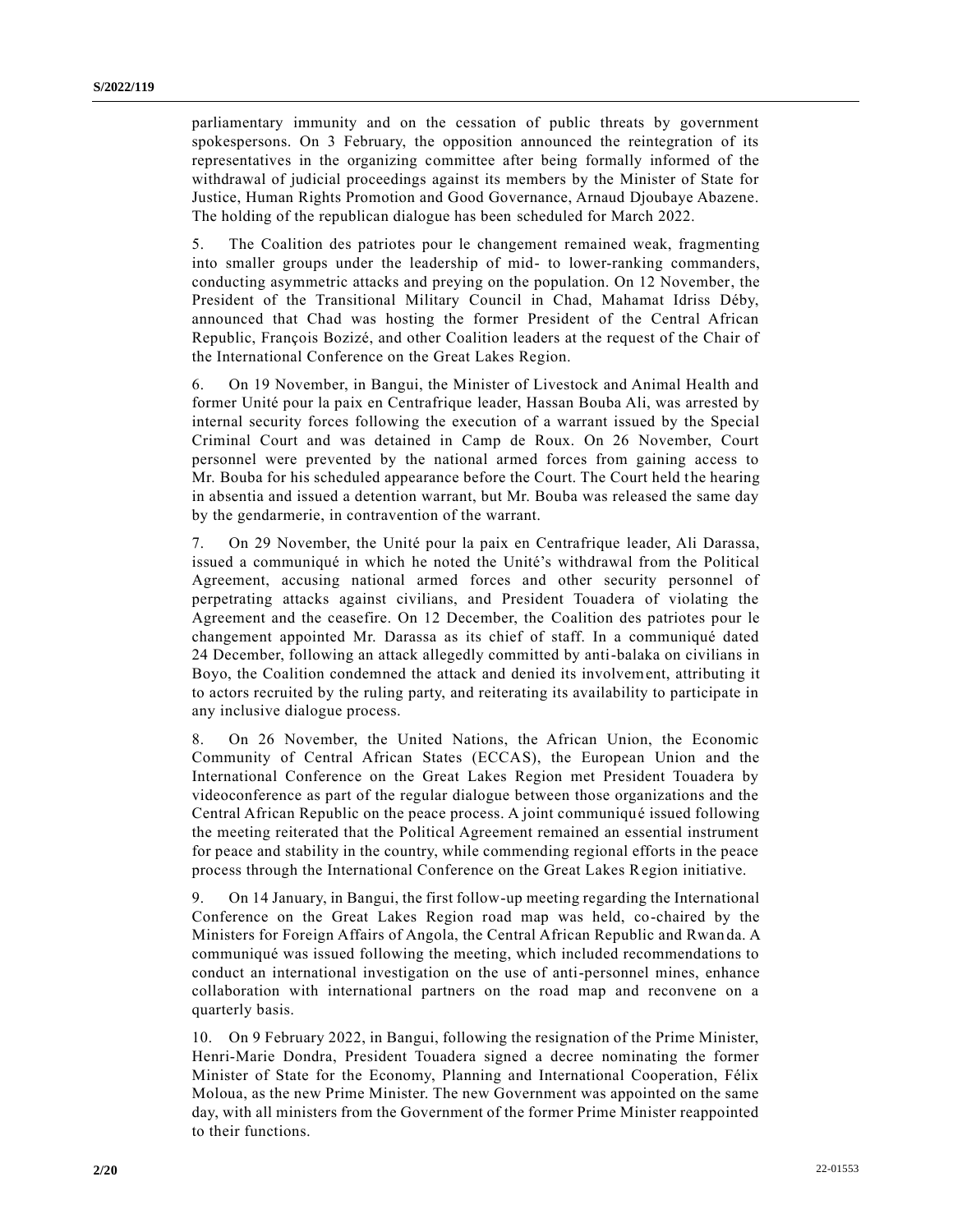11. While the Political Agreement's executive monitoring and national implementation committees did not meet during the period under review, on 29 October two decrees related to their coordination structure were signed, including the appointment of the Minister of Territorial Administration and Decentralization, Bruno Yapande, as Chair of the national committee. Women's participation in the implementation mechanisms of the Political Agreement at the national level was at 16 per cent, and they had limited roles and responsibilities. A total of 12 of 14 local implementation mechanisms met regularly, all of them including armed groups in full or in part. In Mbomou Prefecture, the efforts of the prefect, with MINUSCA support, culminated in the return of anti-balaka to local implementation mechanisms after a six-month absence.

12. The work of the special mixed security units in Bouar and Paoua was suspended between late November and early January as former members of armed groups of the units protested against the delayed payment of salaries by the Government. Early in January, 241 elements in Bouar and 200 in Paoua reported for duty to qualify for the separate payment of a subsistence allowance.

#### **Political developments**

13. From 1 October to 28 December, the National Assembly held its second regular session of 2021 and its second ordinary session of the seventh legislature. On 20 December, it adopted the 2022 national budget totalling \$514 million, of which \$238 million is expected to be generated from national resources and \$276 million from external aid. Responding to opposition criticism regarding the dependence on external resources, the then Minister of State for the Economy, Planning and International Cooperation, Félix Moloua, stressed the Government's efforts to explore with financial partners ways to address economic recovery.

14. The Government expanded its diplomatic relations, diversifying bilateral cooperation. From 6 to 8 December, the President of the National Assembly travelled to Moscow to meet with his counterpart to enhance parliamentary exchanges. On 9 December, President Touadera met European Union representatives in Brussels to discuss the peace process. The President subsequently met his counterparts in Abu Dhabi and Istanbul, Turkey, on 12 December and 16 December, respectively, to discuss commercial and military cooperation, as well as enhanced diplomatic engagement.

#### **Electoral process**

15. On 25 October, the National Electoral Authority adopted the operational plan for municipal and regional elections scheduled for 11 September 2022. Technical and operational coordination between the Authority and international electoral assistance partners, specifically MINUSCA, the United Nations Development Programme (UNDP), the European Union and the Belgian development agency Enabel, resumed during the reporting period.

16. A revised budget of \$14.8 million for the elections was presented during the 26 November meeting of the strategic committee on elections. It provides for electoral operations that would improve the inclusivity of the elections, including updating the electoral map and voter list. To date, the Government has allocated approximately \$2.8 million to local elections in its 2022 budget, while the European Union and Germany pledged \$2.9 million and \$2 million, respectively. As at 1 February, approximately \$9.1 million remains to be raised. Resource mobilization efforts at the international level intensified throughout the reporting period.

17. From 7 to 9 December, the National Electoral Authority held a national workshop to evaluate and identify lessons from the presidential and legislative elections of 2020– 2021 and develop recommendations to inform preparations for the local elections.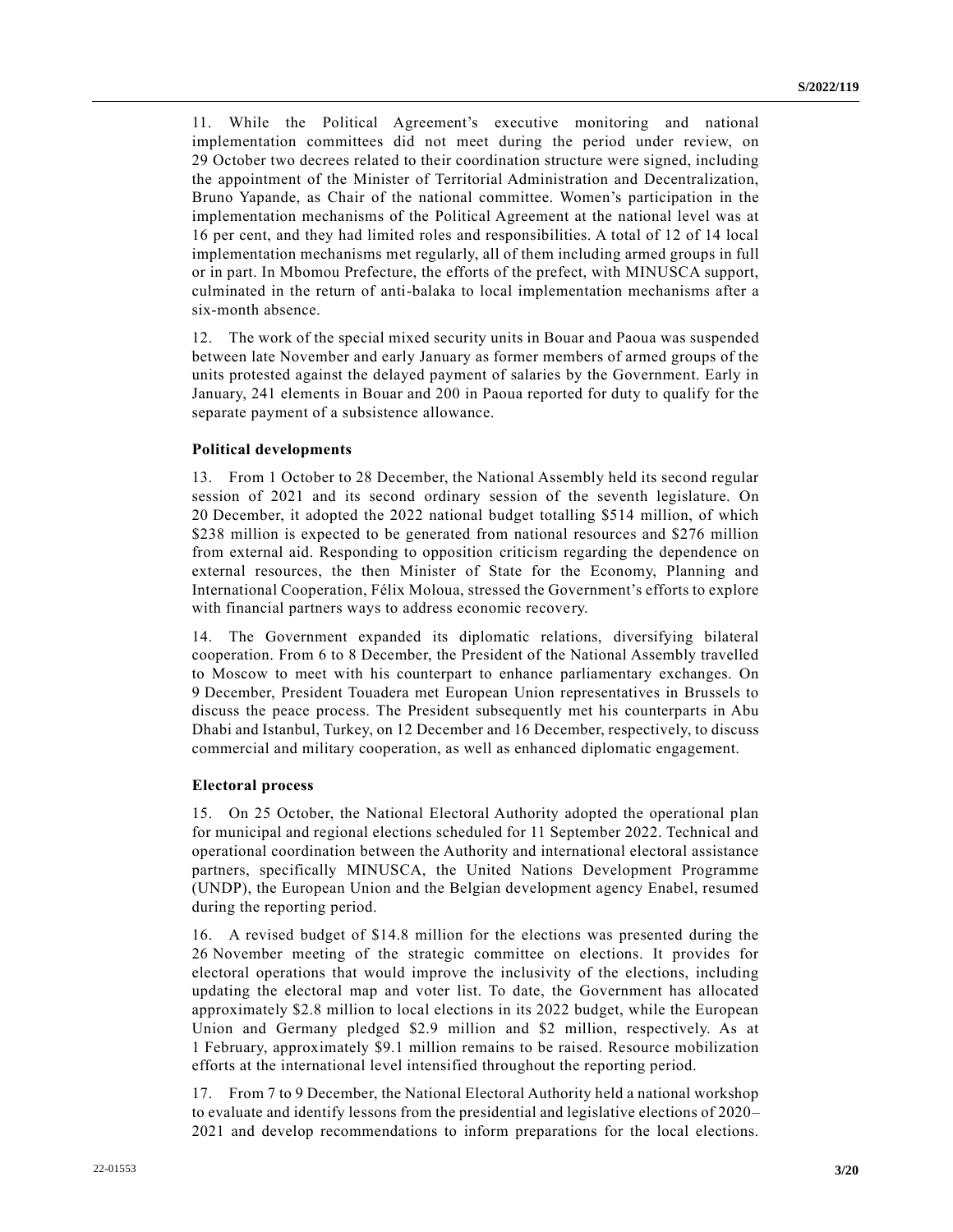MINUSCA, in partnership with UNDP and the United Nations Entity for Gender Equality and the Empowerment of Women (UN-Women), organized workshops in 10 prefectures to promote the participation of women in the local elections, involving 3,000 participants, including community leaders. Planning for a revision of the electoral map that commenced on 10 November is ongoing, with MINUSCA support.

#### **Local dialogue and reconciliation**

18. MINUSCA continued to support local authorities and members of local committees in helping to advance peace and reconciliation, which contributed to creating an environment conducive to the return of displaced persons in some areas. During the reporting period, MINUSCA facilitated 57 community dialogue sessions on the return of internally displaced persons, transhumance and peaceful cohabitation for 1,504 participants, including 877 women.

19. In October, four community conflicts were peacefully resolved through community dialogue. Two of the conflicts related to cross-border transhumance involving Fulani herders and local farmers in Berberati and Sibut, while the others related to conflicting political and economic interests in Rafai area.

20. In Obo, Haut-Mbomou Prefecture, the prefectural implementation committee resumed meetings on 19 October with the participation of the Unité pour la paix en Centrafrique, producing recommendations on social cohesion, freedom of movement, disarmament and the organization of a forum on the implementation of the peace agreement. From 17 to 20 November, MINUSCA and the committee conducted joint visits to Mboki to engage with the dissident Unité pour la paix en Centrafrique "Guenderou wing", which reaffirmed its willingness to participate in the disarmament, demobilization and reintegration process and asked for forgiveness from the people of Obo for its attack in May 2020.

### **III. Security situation**

21. The security situation remained volatile. After a short pause following the declaration of the unilateral ceasefire, clashes between armed groups and national defence and internal security forces intensified in November, often accompanied by the targeting of civilians. National defence forces and bilaterally deployed and other security personnel continued their military operations, and national defence forces and other security personnel recruited anti-balaka combatants dissociated from local Coalition des patriotes pour le changement factions as proxies, in particular in mining areas. Armed groups responded with asymmetrical attacks to maintain territorial control. Acts of robbery, sexual violence, extortion and other exactions continued unabated.

22. As at 1 February, 396 security violations of the Political Agreement were recorded, a decrease from 559 in the previous reporting period. Civilians were the target of 290 violations, followed by violations related to illegal military activities (55), restrictions on movement (32) and obstruction of State institutions, humanitarian organizations or the United Nations (19). National defence and security forces allegedly perpetrated most reported violations (138), a decrease from 244 in the previous reporting period, followed by Retour, réclamation et rehabilitation (83), the Unité pour la paix en Centrafrique (80), anti-balaka (38), Front populaire pour la renaissance de la Centrafrique (34) and Mouvement patriotique pour la Centrafrique (23).

23. In the west, confrontations between Retour, réclamation et rehabilitation and national defence forces and other security personnel resulted in abuses and displacement of civilians. The armed group has been active near the border with Cameroon in Mambéré-Kadéï, Nana-Mambéré and Ouham-Pendé Prefectures. It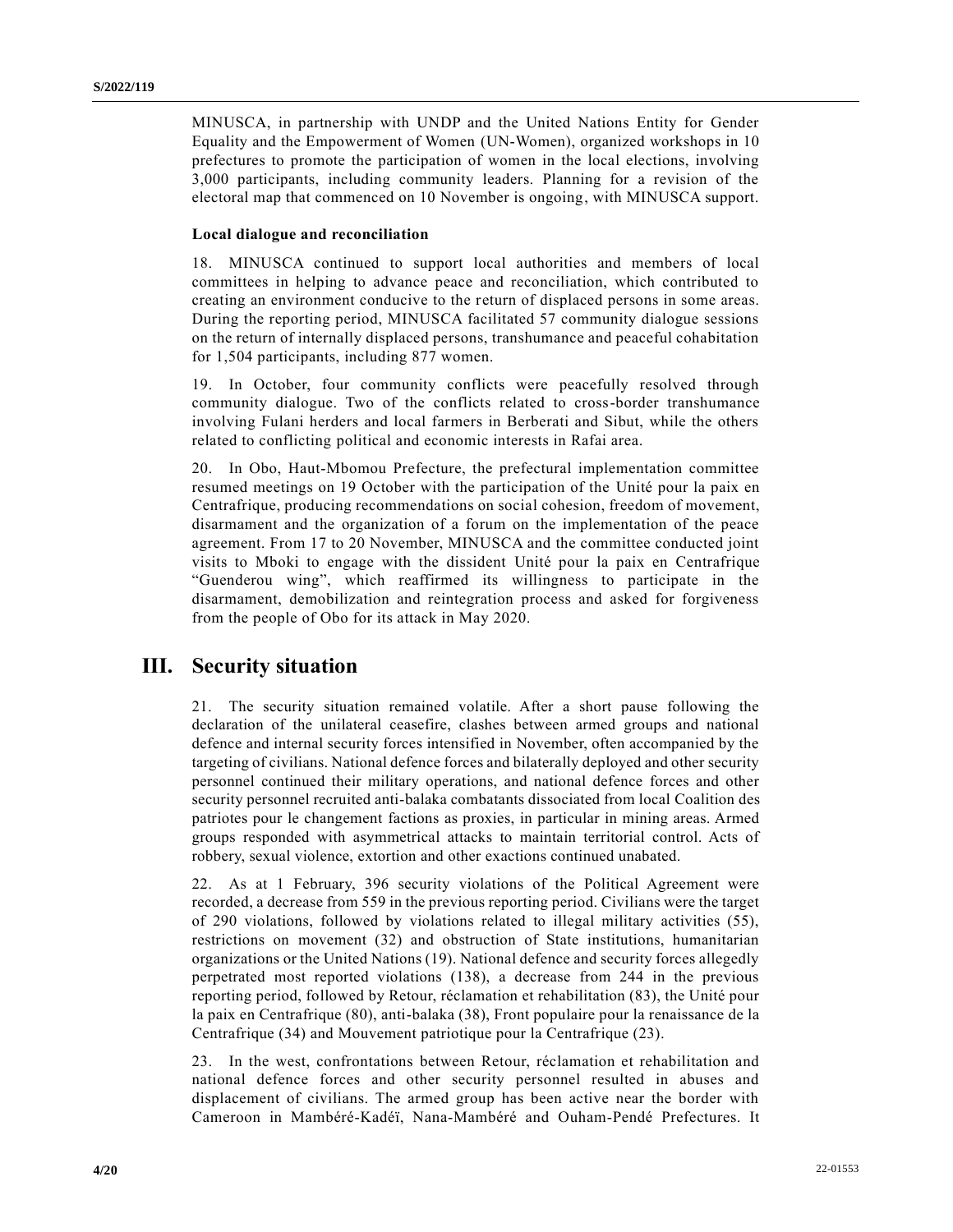employed hit-and-run tactics, primarily against national defence forces in Ouham-Péndé Prefecture. Explosive ordnance threats increased: from 1 October 2021 to 1 February 2022, 15 explosive ordnance-related incidents were reported in the west, killing 6 civilians, 4 national armed forces personnel and 1 bilaterally deployed and other security personnel, while injuring 4 peacekeepers and 16 national defence forces and bilaterally deployed and other security personnel.

24. National armed forces and other security personnel conducted operations around artisanal mining sites in Mambéré-Kadéï, Nana-Mambéré, and Ouham Prefectures, also increasing the number of checkpoints. On 15 November, other security personnel from Bossangoa reportedly raided mining sites near Kouki, Nana Bakassa and Nanga-Boguila in Ouham Prefecture, during which 10 civilians were killed. At least three instances of clashes between Retour, réclamation et rehabilitation and national armed forces and other security personnel were reported in January, including in mining areas. The national armed forces and other security personnel denied the MINUSCA force access to the areas under the rationale that the sites were private.

25. National armed forces and other security personnel reinforced their operations along the borders with Chad and Cameroon. On 13 November, the latter destroyed a bridge in Bekaye, Ouham-Pendé Prefecture, to prevent possible Coalition des patriotes pour le changement movements from Chad. Civilians were used by national defence forces and other security personnel to dig trenches along the border in Ngaoundaye for the same purpose. However, Retour, réclamation et rehabilitation elements continued to cross the border into Cameroon to resupply and reorganize.

26. In the centre, since October, national defence forces and other security personnel in Basse-Kotto and Ouaka Prefectures have allegedly recruited former anti-balaka combatants to fight the Unité pour la paix en Centrafrique. In November, national defence forces and other security personnel launched an offensive against the Unité.

27. The security situation deteriorated, in particular after the Unité pour la paix en Centrafrique's withdrawal from the Political Agreement on 29 November. The Unité subsequently splintered into smaller groups that, from 1 to 9 December, attacked national defence and security personnel to recapture areas of economic interest in Basse-Kotto, Ouaka and Nana-Grébizi Prefectures.

28. Between 24 November and 15 December in Boyo, Ouaka Prefecture, 51 civilians, 7 Central African soldiers and 4 other security personnel were allegedly killed during operations targeting Unité pour la paix en Centrafrique elements. From 31 December to 4 January, the Unité carried out predatory incursions into villages and supply routes around Alindao and Mbrès areas, which triggered displacement of the population.

29. On 13 December, Front populaire pour la renaissance de la Centrafrique and Unité pour la paix en Centrafrique combatants reportedly under the command of Mahamat Sallet raided Nzacko, Mbomou Prefecture, following the withdrawal of other security personnel on 9 December. Five civilians suspected of collaborating with the other security personnel were killed. The combatants reoccupied positions and checkpoints vacated by the national armed forces and their allies, extorting civilians and committing sexual violence, as well as triggering displacement.

30. On 20 December, 110 Unité pour la paix en Centrafrique combatants surrendered to national armed forces and bilaterally deployed and other security personnel in Alindao, Basse-Kotto Prefecture. Ten additional Unité pour la paix en Centrafrique combatants surrendered on 7 January. At the end of December, in Mbrès, Nana-Grébizi Prefecture, MINUSCA resumed joint patrols with national armed forces, which had not been held since October 2021.

31. In the east, the security situation remained fragile and continued its negative trajectory. Alleged Unité pour la paix en Centrafrique combatants attacked a national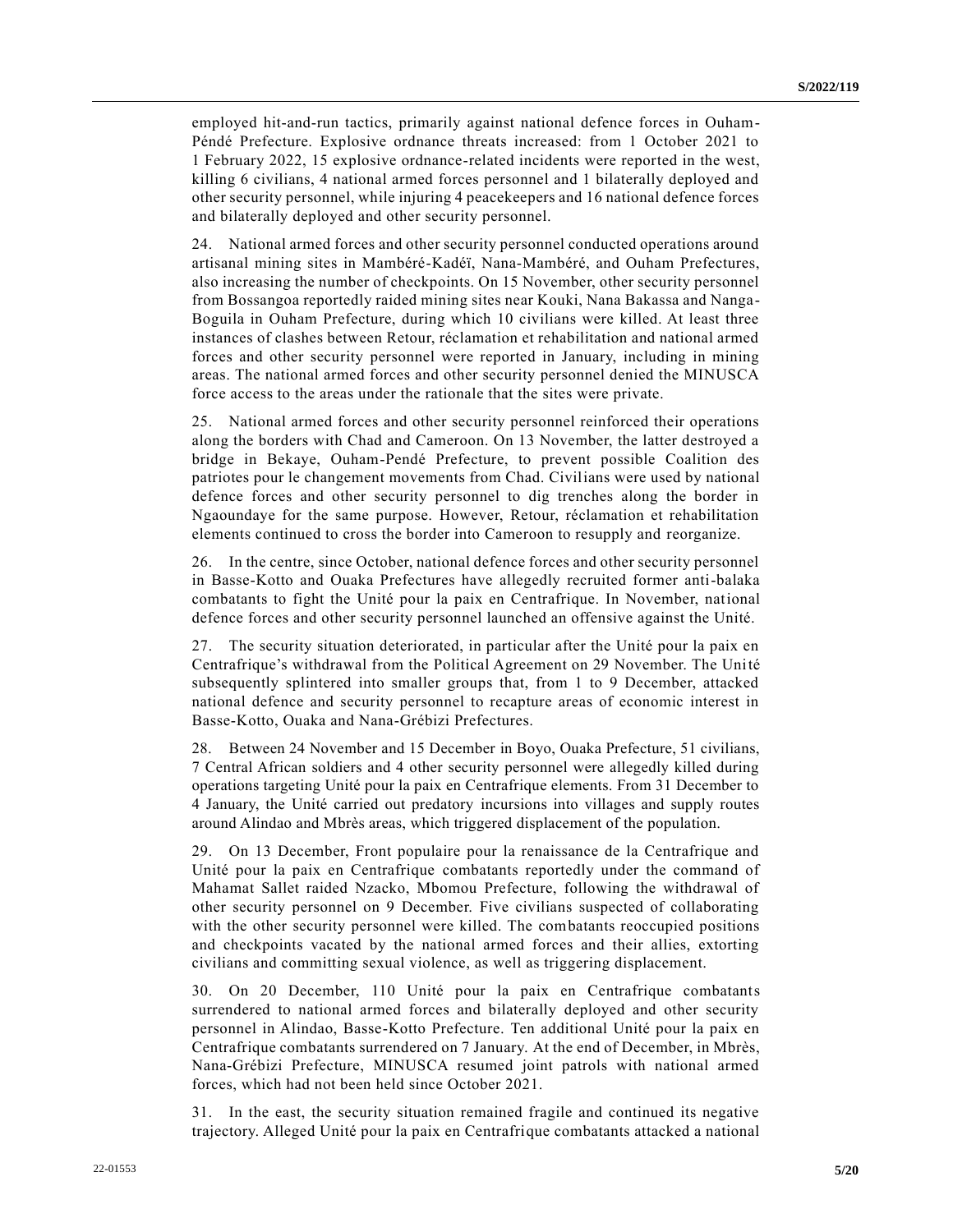defence force checkpoint in Bria, Haute-Kotte Prefecture, on 12 October, injuring two civilians.

32. In Vakaga Prefecture, reports were received regarding the presence of Chadian and Sudanese traffickers exploiting mining sites near the Tiringoulou-Gordil-Sikikédé axis, posing risks of inflaming ethnic tensions. On 14 November, Sudanese Misseriya believed to be affiliated with the Front populaire pour la renaissance de la Centrafrique entered the villages of Am Dafok and Tissi-Fongoro, reportedly to extort money from civilians. Between 3 and 5 December, Coalition des patriotes pour le changement/Front combatants led by Mahamat Sallet carried out attacks in Ngouroundou and Iramou, Haute-Kotto Prefecture, killing eight civilians and triggering temporary displacement.

33. In Bria, Haute-Kotto Prefecture, national armed forces and other security personnel reportedly arbitrarily detained at least 16 disarmed and demobilized combatants, including from the Unité pour la paix en Centrafrique, the Front populaire pour la renaissance de la Centrafrique, the Mouvement patriotique pour la Centrafrique and the Mouvement des libérateurs centrafricains pour la justice, as well as community violence reduction beneficiaries. From 16 to 18 January, the national armed forces and other security personnel conducted an operation against alleged Unité combatants on the axis of Bria-Aigbando, Haute-Kotto Prefecture, resulting in 17 civilian deaths and displacement.

34. The security situation in Bangui was relatively calm, but unpredictable. The curfew notwithstanding, the criminality rate remained high but showed a slight decrease, with 2,775 criminal incidents recorded, compared with 3,102 in the previous reporting period. Insecurity was also caused by the inappropriate or excessive use of weapons by the national defence and security forces and unidentified elements. The national defence forces allegedly fired gunshots into the air on New Year's Eve, killing 1 child and injuring 26 civilians. A gendarmerie-led operation in the PK5 neighbourhood resulted in one death, while a police station was burned down. National defence and security forces continued house search operations in Bangui.

## **IV. Regional engagement**

35. On 27 December, President Touadera received a delegation led by the Minister of Defence, Veterans and War Victims of Chad, Daoud Yaya Brahim. Discussions reportedly focused on implementing the outcomes of the last meeting of the Central African Republic-Chad joint commission, in particular opening the border to facilitate the free movement of people and goods between the two countries, which are both members of the Central African Economic and Monetary Community.

36. In Brazzaville on 19 January, President Touadera participated in the twentieth Conference of the Heads of State and Government of ECCAS. During the conference, the ECCAS Chair and President of the Congo, Denis Sassou Nguesso, called upon the Governments of the Central African Republic and Chad to settle any tensions at their common borders through peaceful means. Following the conference, the President of the Democratic Republic of the Congo, Félix Tshisekedi, officially assumed the role of Chair of ECCAS.

### **V. Humanitarian situation**

37. The humanitarian situation continued to deteriorate, with 63 per cent of the population, or 3.1 million Central Africans, including survivors of sexual and genderbased violence, older persons and people with disabilities, requiring protection and humanitarian assistance – a level not seen in five years. Violence continued to trigger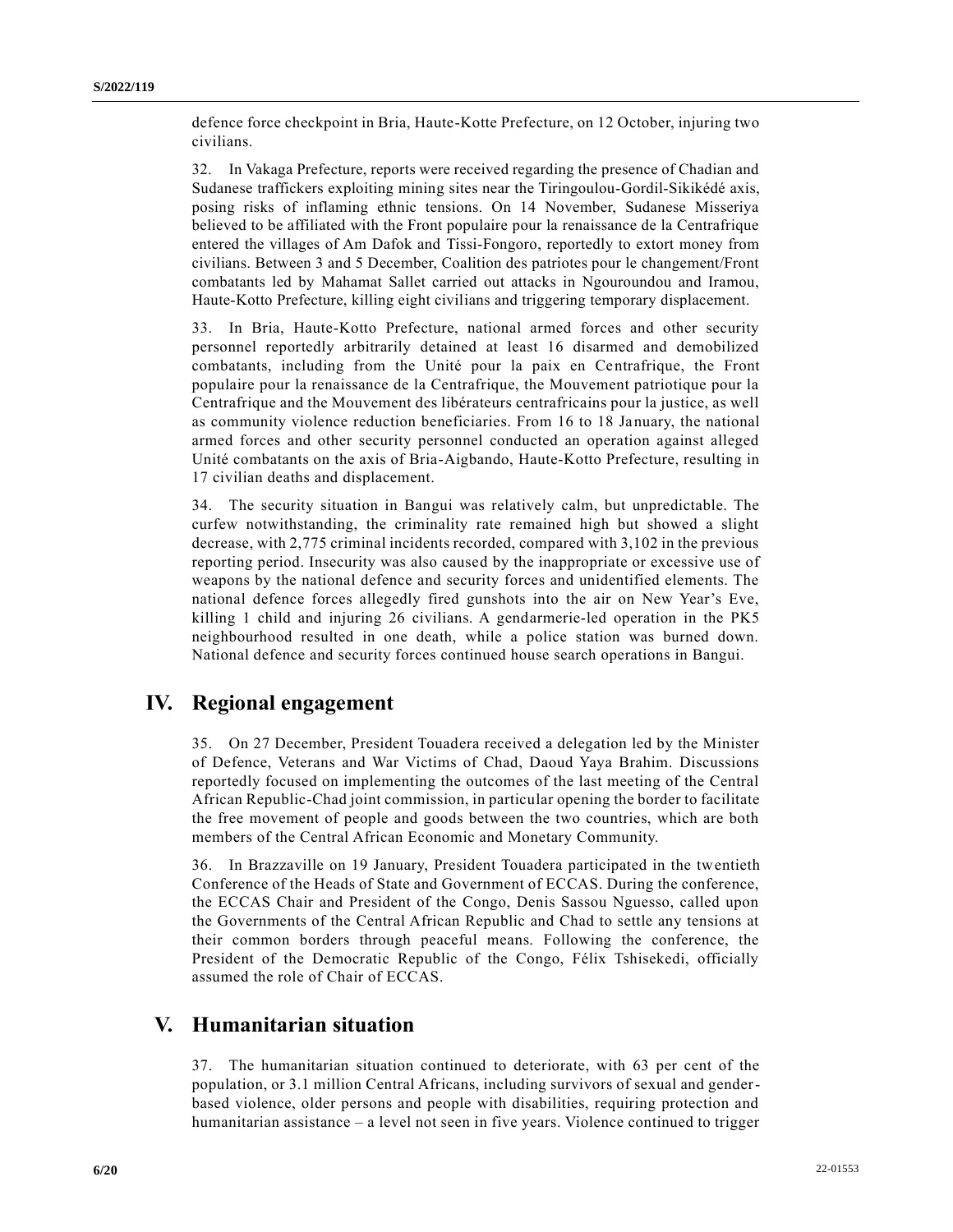displacement; a quarter of the population was affected (692,000 people were displaced internally and more than 736,000 had sought refuge in neighbouring countries) as at 1 February.

38. Human rights abuses and violations of international humanitarian law, armed violence and economic recession contributed to a dire humanitarian situation. Data from the 2021 multisectoral needs assessment conducted in September revealed that one third of respondents were concerned about the safety of members of their households. Food security assessments completed in October by the World Food Programme, the Food and Agriculture Organization of the United Nations and partners indicated a sharp deterioration in food security and a 40 per cent reduction in local food production.

39. Humanitarian personnel continued to be targeted by armed groups, national defence and security forces and other security personnel. Recorded security incidents against humanitarian personnel decreased from 424 in 2020 to 396 in 2021, owing in large part to the restricted access and mobility for humanitarians in the centre and west of the country as a result of clashes and the threat of explosive devices. In 2021, 3 humanitarian personnel were killed and 28 injured while on duty. Robberies, burglaries and intrusions accounted for 52 per cent of incidents, while 36 per cent were obstructions of humanitarian assistance.

40. As at 1 February, 11.6 per cent of the \$461.3 million required to provide life-saving assistance to 2 million people, in accordance with the 2022 humanitarian response plan, was mobilized, leaving a funding gap of \$408.1 million. The humanitarian community provided multisectoral assistance and services to 1.8 million people.

41. As at 24 January, of approximately 82,062 people tested for the coronavirus disease (COVID-19), 13,919 were positive, of whom 110 had died, according to data provided by national authorities. Official figures did not reflect in full the impact of the pandemic owing to limited testing. As at 24 January, 603,696 Central Africans (12 per cent of the population) had been vaccinated with doses acquired through both the COVID-19 Vaccine Global Access (COVAX) initiative and bilateral agreements.

# **VI. Protection of civilians**

42. There were specific protection challenges in Haute-Kotto, Nana-Grébizi and Ouaka Prefectures owing to ongoing confrontations between national armed forces and other security personnel and armed groups. Minority communities were targeted , in particular Fulanis and Muslims. Incidents increased since November in the Ouham and Ouham-Pendé Prefectures, owing to the increase in transhumance corridors, corresponding with the start of the transhumance season.

43. MINUSCA adjusted its early warning mechanisms, expanding community alert networks and community protection plans. During the reporting period, 13 additional community alert networks were created. Among these, 78 were active as at 1 February. The Mission trained 3,945 community alert network members, including 1,203 women.

44. The Mission responded to protection of civilian threats by intensifying patrols and adjusting its footprint in the main hotspots. On 24 December, following the arrival of the Unité pour la paix en Centrafrique in Boyo, Ouaka Prefecture, MINUSCA reinforced its presence and expelled some 300 Unité fighters occupying civilian houses, facilitating the return of civilians. MINUSCA maintained its robust presence in the area to protect civilians from remaining Unité elements.

45. In December 2021 and January 2022, MINUSCA reinforced its Ippy temporary operating base and conducted operational activities in the areas of Ippy, Bambari and Alindao to reduce armed groups' movement and to protect civilians.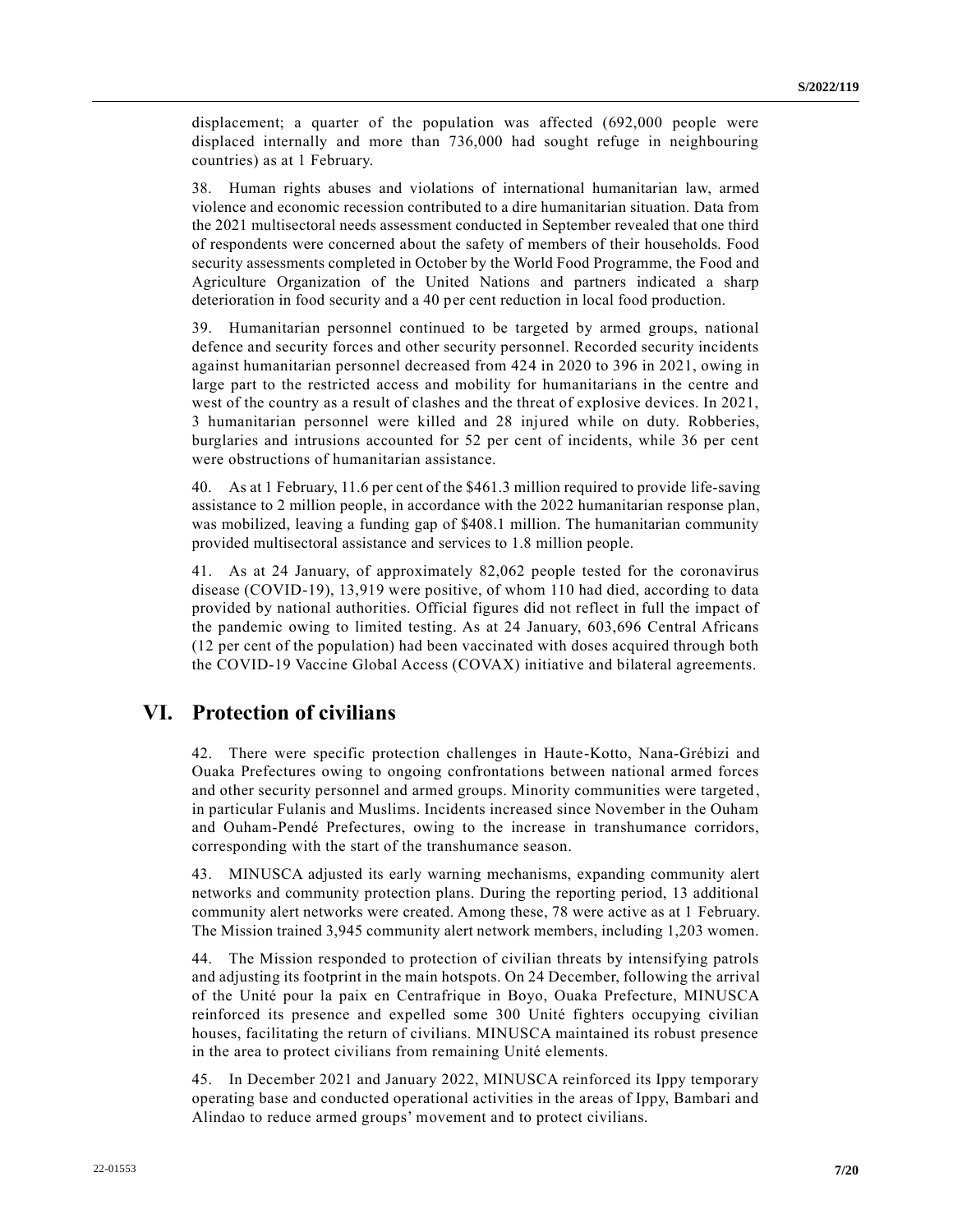# **VII. Extension of State authority and the rule of law**

#### **Extension of State authority**

46. As at 1 February, 122 of 173 (71 per cent) local officials (prefects, sub-prefects, secretaries-general of prefectures and sub-prefectures) were present outside Bangui, a decrease compared with the prior reporting period, reportedly owing to insecurity, health problems and family obligations. As part of an initiative to modernize national public administration, MINUSCA supported the professional capacity-building of 40 civil servants, including 21 women.

#### **Security sector reform**

47. As part of efforts to sustain the security sector through strengthened governance and democratic control, on 19 and 20 October national authorities, with MINUSCA support, conducted consultations, including with national security actors and members of the National Assembly and the Government, to establish national vetting procedures for security institutions, taking into account human resources management, disciplinary measures and transparency in recruitment and promotion.

48. On 8 and 9 December, as part of the national security sector reform road map, national authorities organized, with MINUSCA support, a round table on a human security approach, including with national security actors and members of the National Assembly, Government and civil society. The event resulted in proposals for the revision of the 2016 national security policy, including emphasizing democratic control of the security sector.

#### **National armed and internal security forces**

49. As at 10 January, 6,528 internal security forces, including 3,225 police officers (821 women) and 3,303 gendarmes (525 women), were deployed across the country. MINUSCA and UNDP supported the training of 1,772 police and gendarmes (476 women) on various issues, including community policing and conduct and discipline.

50. On 15 December, the European Union Military Training Mission announced the temporary suspension of its training of the national armed forces. The European Union Mission continued to provide strategic advice and education to the armed forces.

51. During the reporting period, MINUSCA conducted 22 quality assurance visits with national authorities of weapons and ammunitions storage facilities of the national defence forces in Bangui. The visits revealed a lack of trained personnel in the armouries owing to high turnover.

52. As at 1 February, the Mission conducted awareness-raising training on explosive ordnance for 317 (75 women) personnel of the United Nations and humanitarian community, and 6,388 people, including 1,167 women and 4,543 children, in Baoro, Boali, Bossembélé and Bouar.

#### **Disarmament, demobilization, reintegration and repatriation**

53. From 4 October to 21 November, the Government, with MINUSCA support, disarmed and demobilized 441 combatants (including 5 women) in Haute-Kotto (332), Ouham (103) and Ombella Mpoko (6) Prefectures from the Front populaire pour la renaissance de la Centrafrique, anti-balaka/Mokom, the Unité pour la paix en Centrafrique, the Mouvement patriotique pour la Centrafrique, the Rassemblement patriotique pour le renouveau de la Centrafrique and Révolution et justice/Sayo. A total of 362 weapons of war, 10,175 rounds of ammunition and 100 grenades and other explosives were collected. At the end of the operation in Markounda, Ouham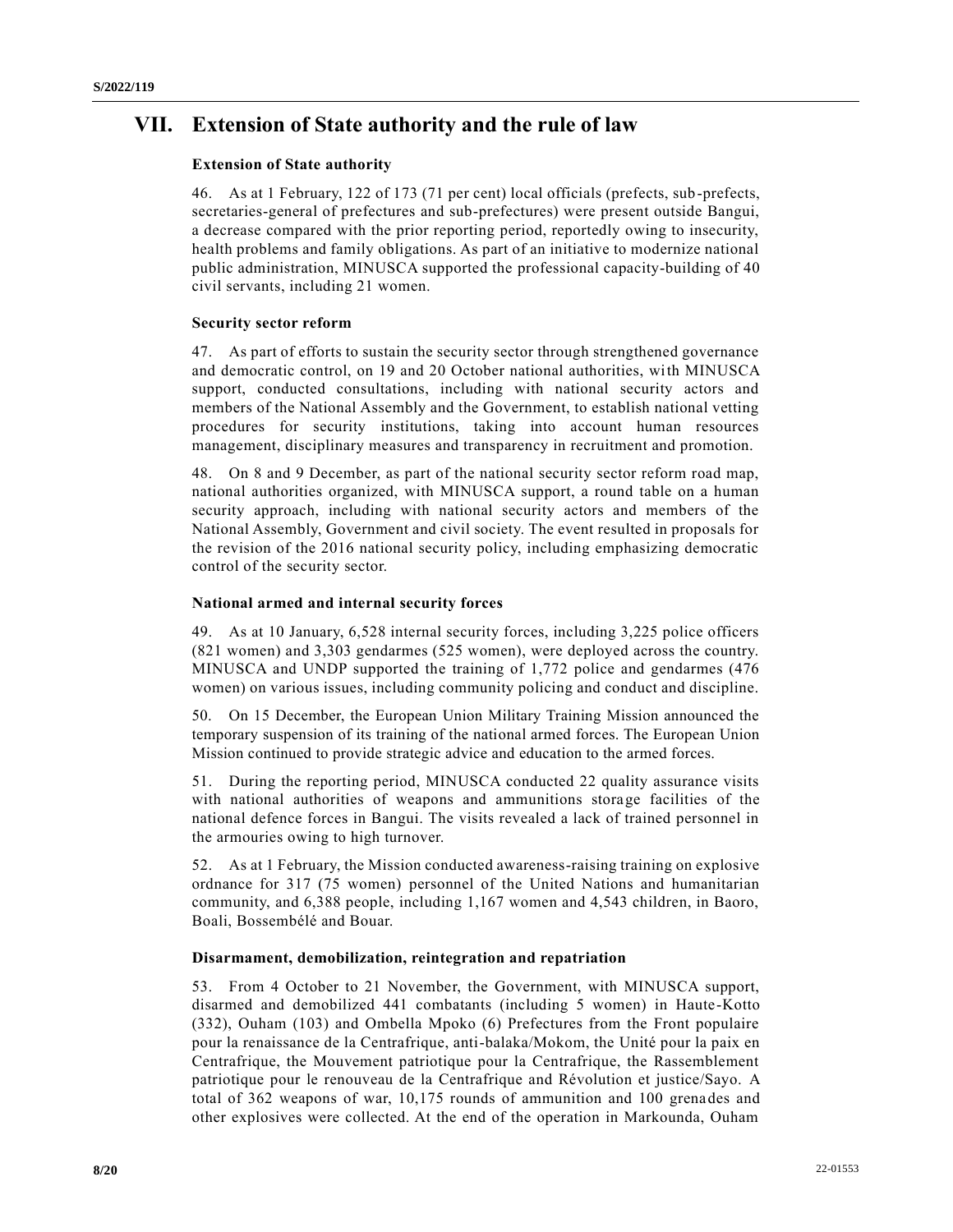Prefecture, the local commander of Révolution et justice/Sayo signed a commitment acknowledging the dismantlement of the armed group in the area. Forty-one Unité pour la paix en Centrafrique dissident combatants have voluntarily participated in the national programme for the first time since its launch in December 2018.

54. Community violence reduction programmes continued in Bangui, Bangassou, Bossangoa, Bouar, Bria and Kaga Bandoro, as well as in the new locations of Birao and Ndélé, where the programmes had been launched in October and November, respectively. As at 1 February, 5,298 beneficiaries were registered (including 2,248 women) nationwide. In Bangui, vocational training for the first wave of 1,302 beneficiaries is ongoing in 10 training centres.

#### **Justice and the rule of law**

55. As at 1 February, 80 per cent of first instance and appellate courts were operational, up from 72 per cent in the previous reporting period.

56. Between 1 October and 1 February, MINUSCA transferred to national authorities in Bangui 18 individuals who had been arrested, including through the Mission's urgent temporary measures. A total of 26 investigations into attacks against peacekeepers are ongoing; 2 investigations were concluded and are ready for trial. MINUSCA supported social reintegration projects in seven prisons to build skills and support prisoners' eventual reintegration and to prevent recidivism.

57. As at 1 February, approximately 77 per cent of national civilian penitentiary personnel were present in their posts in 11 operational prisons throughout the country; 150 civilian prison trainees were deployed to 8 prisons in October as part of their training. The Government began to integrate 146 newly recruited civilian prison officers into the public service, of whom 45 have been deployed in Bangui.

58. On 22 November, two new international judges of the Appeals Chamber of the Special Criminal Court were deployed in Bangui. The Special Prosecutor's Office opened seven preliminary investigations and judges continued to investigate nine cases. On 17 December, the Pre-Trial Chamber of the Court held its first public hearing on the case of the attack on Koundjouli and Limouna, Ouham-Pendé Prefecture, by alleged members of Retour, réclamation et rehabilitation in May 2019.

## **VIII. Human rights and the fight against impunity**

59. Between 1 October and 1 February, MINUSCA documented 413 confirmed incidents of human rights violations and abuses and violations of international humanitarian law that affected 990 victims, including 125 women, 102 boys and 82 girls, and caused 229 conflict-related civilian deaths. This represents a slight decrease, by 0.03 per cent, in the number of incidents but a 5.5 per cent increase in the number of victims compared with the previous reporting period.

60. Among the major incidents recorded were the killing of at least 29 civilians on 5 October in Matchika, Ouaka Prefecture, by unidentified perpetrators; the killing of at least 31 civilians on 29 November in Kaita, Ouham-Pendé Prefecture, by Retour, réclamation et rehabilitation combatants; and the killing of at least 51 civilians, including 7 children, on 6 December in Boyo and surrounding villages, Ouaka Prefecture, by anti-balaka combatants.

61. Armed groups allegedly perpetrated 57.4 per cent of documented human rights abuses, including the killing and rape of civilians. They were involved in 237 incidents that affected 532 victims. Of the 413 documented incidents of human rights violations and abuses, 175 were allegedly perpetrated by national defence and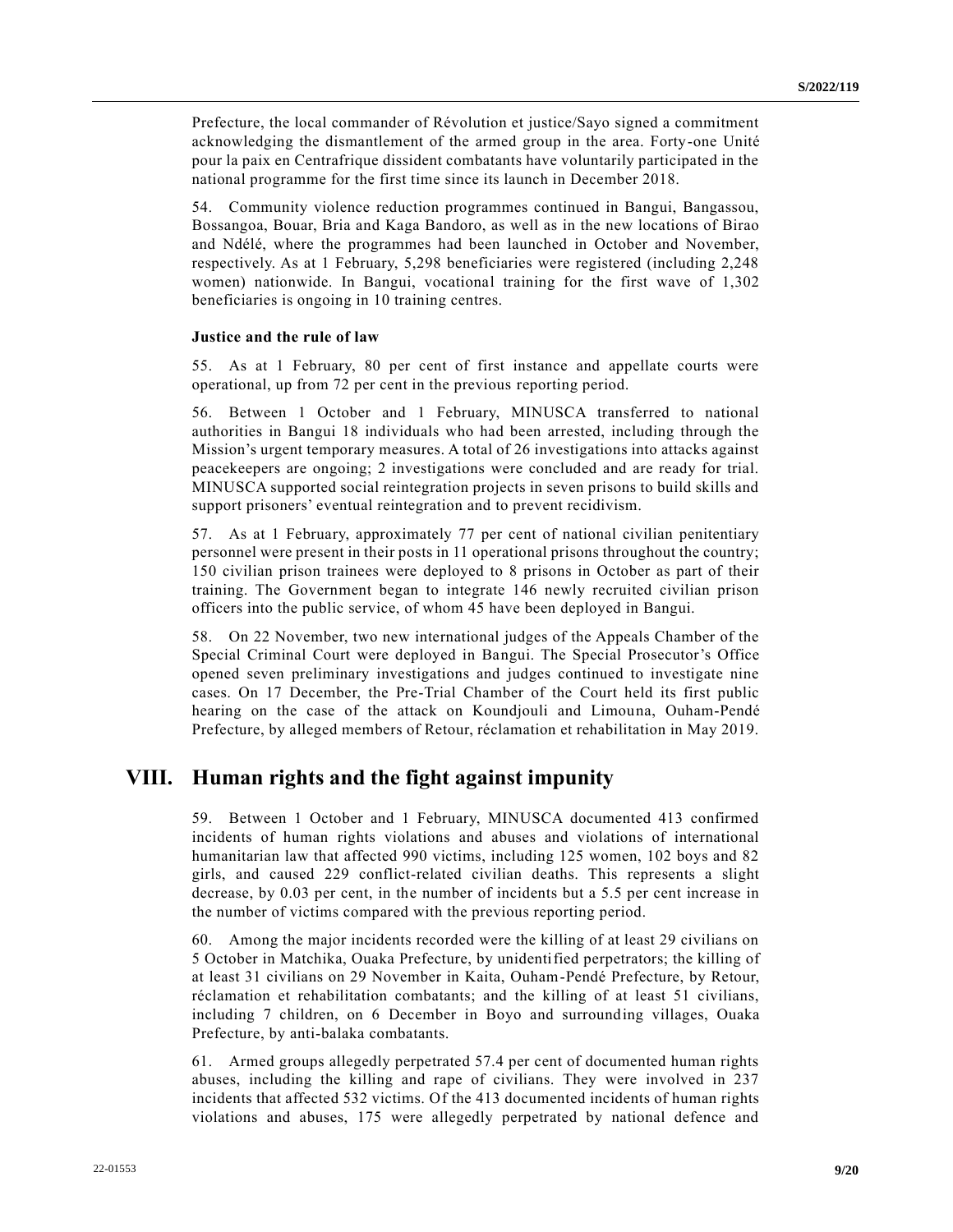security forces and other security personnel, affecting 430 victims, representing a decrease of 24.9 per cent and 17 per cent in the number of victims, respectively, compared with the previous period.

62. Targeted arrests and instances of ill-treatment disproportionately affected vulnerable communities. During the reporting period, MINUSCA documented at least 23 incidents of arbitrary arrests, affecting 160 victims, mostly Fulanis and Muslims. On 13 November, during an operation by national defence and security forces and other security personnel in Bria, Haute-Kotto Prefecture, at least 58 persons were arbitrarily detained, 36 of whom were from the Fulani community. Four Mouvement patriotique pour la Centrafrique ex-combatants, who had joined the Government-led voluntary disarmament process, were also arrested and allegedly ill-treated.

63. In its engagement with national authorities, including through the Ministry of Justice's information-sharing forum on human rights, MINUSCA highlighted human rights violations committed by national forces. The Ministry requested MINUSCA support in December 2021 to develop its national human rights policy for the Government to assess public policies using a human rights approach.

64. MINUSCA continued to implement the human rights due diligence policy. In January, the Mission reassessed the suspension of support for the Office central de répression du grand banditisme, recommending limited resumption of support through co-location in an effort to deter a recurrence of human rights violations. MINUSCA continues to review the progressive resumption of logistical support to the national armed forces.

#### **Transitional justice**

65. From 5 to 8 October, the Commission on Truth, Justice, Reparation and Reconciliation held a retreat, during which it finalized its rules of procedure.

66. The Mission organized four workshops with 250 women, young people and human rights organizations in Bangassou, Birao, Ndélé and Sibut to discuss women's needs and support their participation in transitional justice mechanisms. Workshop participants developed a communication plan to continue to raise awareness in other parts of the country about women's participation in local elections, local governance and transitional justice mechanisms.

#### **Conflict-related sexual violence**

67. Between 1 October and 1 February, MINUSCA received allegations concerning 162 incidents of conflict-related sexual violence, mostly rape, against 190 survivors (114 women and 76 girls). Of these, 118 incidents were verified, while insecurity and inaccessibility posed obstacles to conducting investigations into all reported incidents. Members of armed groups were allegedly responsible for 137 incidents, while 10 incidents were attributed to the national defence and internal security forces and 7 to other security personnel. During the reporting period, national authorities opened an investigation into allegations of widespread conflict-related sexual violence in Bakouma sub-prefecture and Mbomou Prefecture, during the Coalition des patriotes pour le changement/Front populaire pour la renaissance de la Centrafrique occupation from December 2020 to April 2021.

68. The Team of Experts on the Rule of Law and Sexual Violence in Conflict, in collaboration with MINUSCA and UNDP, conducted a training session for 15 magistrates in Bangui on prosecution and investigation techniques for conflict-related sexual violence that is considered a crime under international law. In October, MINUSCA referred 29 victims to available services in Bangui.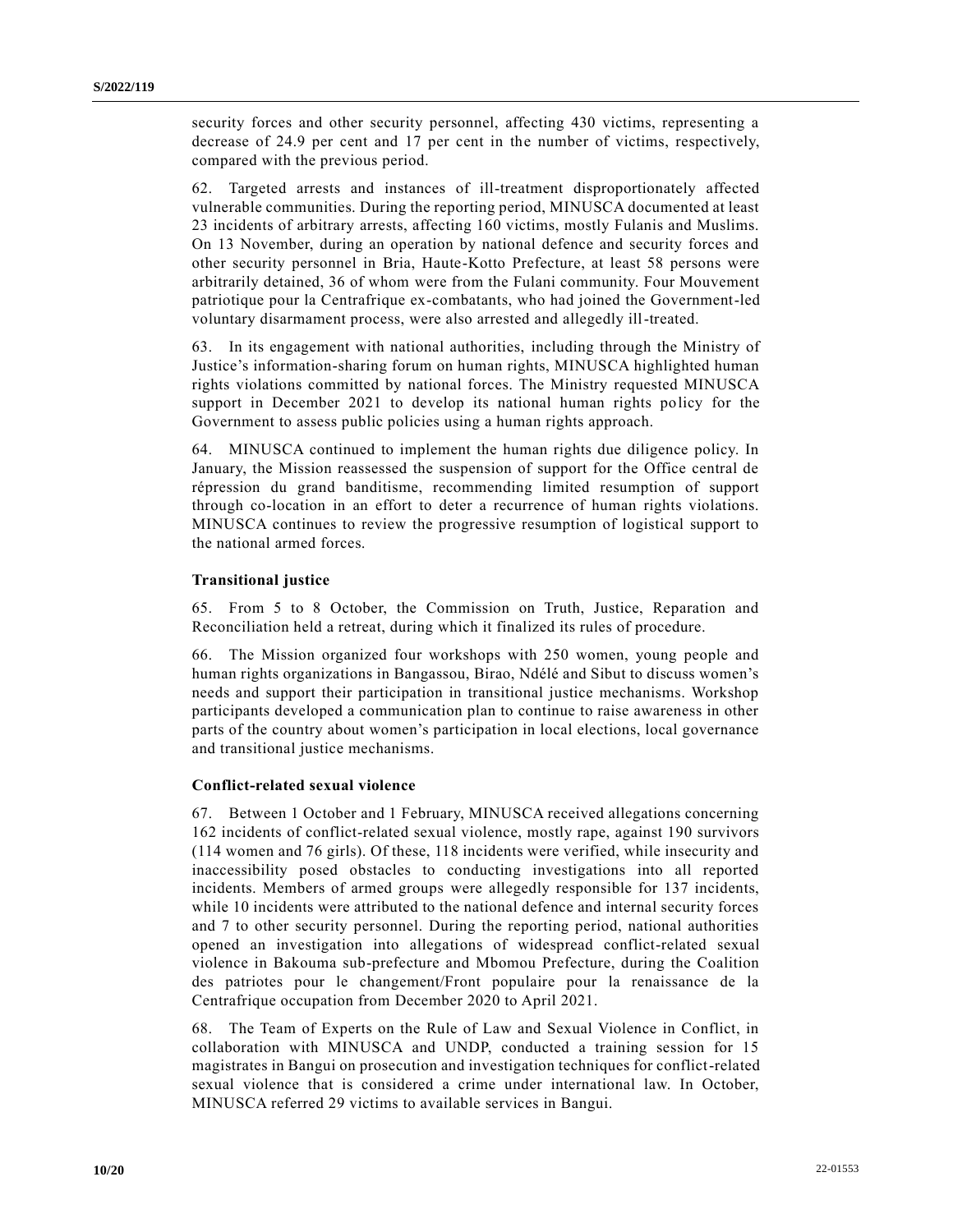#### **Children and armed conflict**

69. Between 1 October 2021 and 1 February 2022, the national task force on monitoring and reporting verified 429 grave violations against 266 children (141 girls and 125 boys). The violations were attributed to armed groups (346), national defence forces (30), other security personnel (10), jointly deployed national defence forces and other security personnel (20), unidentified armed individuals (15) and explosive ordnance and stray bullets (8). Grave violations included the recruitment and use of children (149), rape and other forms of sexual violence (126), killing and maiming (47), abduction (80), attacks on schools (6) and hospitals (4) and denial of humanitarian access (17). Parties to the conflict occupied eight schools for military purposes.

## **IX. Economic situation**

70. In November, the International Monetary Fund raised its growth fore cast for 2021 from -1 to 1 per cent owing to the reopening the Bangui-Cameroon trade corridor, allowing economic activity to recover faster than expected and easing inflationary pressures observed earlier in the year. Continued economic recovery in 2022 should bring the growth rate to 4 per cent. Inflation was expected to slow down gradually, to 3.5 per cent, by the end of 2021 and to less than 3 per cent in 2022. The current account deficit was expected to increase to 10.5 per cent of gross domestic product in 2021, compared with 8.5 per cent in 2020, owing mainly to the 5 per cent drop in official transfers resulting from the postponement of budget support by international partners.

71. The United Nations country team continued its support for the Government in mitigating the deteriorating socioeconomic situation, which has occurred owing in large part to a structural account deficit, including though \$9 million in cash transfers for 500,000 people to meet their basic needs.

## **X. United Nations Multidimensional Integrated Stabilization Mission in the Central African Republic**

#### **Military component**

72. As at 1 February, the military component of MINUSCA had deployed 11,718 personnel (6.63 per cent women), of an authorized strength of 14,400, including 381 staff officers (91 women) and 129 military observers (37 women).

73. Pursuant to Security Council resolution [2566 \(2021\),](https://undocs.org/en/S/RES/2566(2021)) 531 of the additional 2,750 troops authorized were deployed as at 1 February, specifically: (a) an advance party (300) of an infantry battalion; (b) an advance party of a quick-reaction force (23); (c) 50 special forces personnel; (d) 78 engineering personnel; (e) 15 military police; and (f) 65 staff officers.

74. Planning and preparations continue to complete the reinforcement, specifically: (a) the remainder of the infantry battalion (450 personnel) to secure the main supply road; (b) four quick-reaction forces (540 personnel) and the remainder of a quickreaction force (157 personnel) in Bangui, Bangassou, Bouar and Ndélé; (c) an additional infantry company (150 personnel) in Carnot and a light battalion in Mbaiki (450); (d) additional engineering capability (250 personnel); (e) medical (level 2 hospital) capabilities (32); (f) military police (34); and (g) 35 staff officers.

75. The process to enhance air-to-ground targeting capability continues. The procurement process to replace the mobile unmanned aerial systems is under development.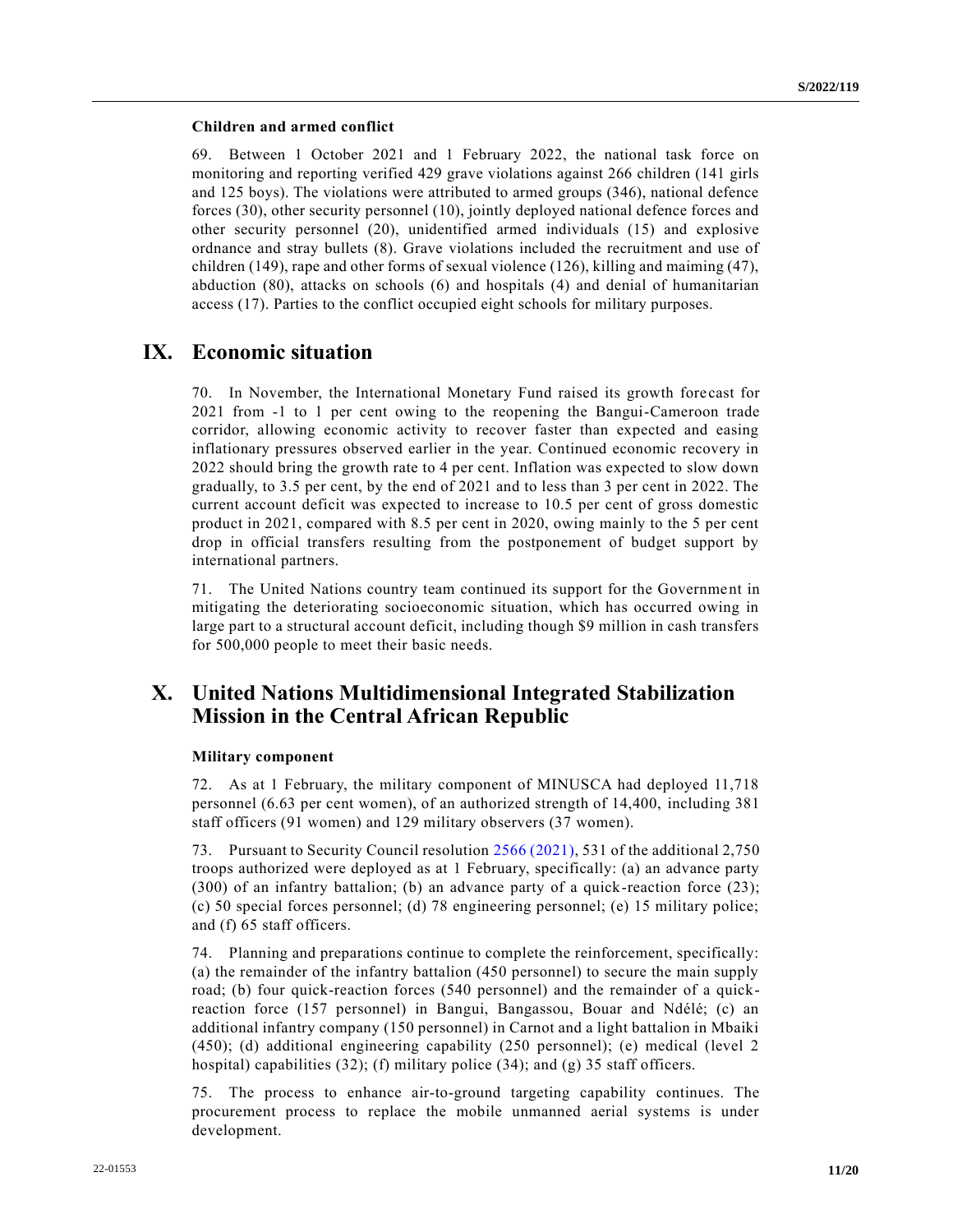#### **Police component**

76. As at 1 February, the MINUSCA police component had deployed 2,387 personnel (12.72 per cent women), of an authorized strength of 3,020, including 513 individual police officers (111 women) and 1,874 personnel (193 women) in 11 formed police units and 1 protection support unit.

77. Pursuant to resolution [2566 \(2021\),](https://undocs.org/en/S/RES/2566(2021)) 343 of the 940 additional police authorized were deployed, specifically: (a) 200 additional personnel for five formed police units deployed, in Bambari, Berberati, Bouar, Bria and Kaga Bandoro; and (b) 143 individual police officers deployed throughout the country. The remaining 57 individual police officers of the 200 authorized will be deployed to Batangafo, Mbaiki, Mobaye, Nola and Sibut once logistical support is completed. Preparations continued to deploy the new formed police units of 180 personnel each in Bangassou, Batangafo and Ndélé within the next six months.

#### **Civilian personnel**

78. As at 1 February, 1,483 civilian personnel (26 per cent women), including 267 United Nations Volunteers and 99 government-provided correctional personnel, were serving with MINUSCA. This represents 90 per cent of the 1,648 approved positions.

#### **Status-of-forces agreement**

79. From 2 October to 1 February, MINUSCA recorded 17 violations of the statusof-forces agreement between the United Nations and the Government involving members of national defence forces and other security personnel. Breaches included obstruction to the freedom of movement of MINUSCA patrols and threats against United Nations personnel. National armed forces and other security personnel intercepted MINUSCA force patrols and convoys 10 times.

80. On 1 November, members of the presidential guard fired at a marked United Nations bus transporting unarmed, newly deployed personnel of a MINUSCA formed police unit; 10 officers sustained gunshot wounds, 1 of whom was seriously injured and medically evacuated out of the country. The incident also resulted in the death of one Central African child.

81. Disinformation campaigns against the United Nations, members of the international community, political opposition and civil society continued, mainly from platforms and individuals close to the ruling party. MINUSCA regularly engaged with national authorities to take action against violations and campaigns that hinder MINUSCA mandate implementation. Incidents of disinformation and status-of-forces agreement violations decreased slightly in January 2022.

#### **Safety and security of United Nations personnel**

82. From 1 October to 1 February, 142 security incidents involving United Nations personnel were recorded. The incidents included direct attacks, indirect attacks with collateral damage and threats, criminal acts, violent demonstrations and road traffic accidents. Two personnel died from illness and 19 were injured (6 in mine incidents, 10 in an armed attack and 3 in road traffic accidents). Six armed attacks and three physical assaults against United Nations personnel and 48 road traffic accidents were reported. Ten personnel were evacuated. Two staff members were detained by gendarmerie in Ndélé, Bamingui-Bangoran Prefecture, 13 personnel were questioned by internal security forces and 4 staff residences were searched by national defence and security forces. Seven demonstrations against the United Nations were held. MINUSCA imposed restrictions on its personnel in some locations owing to increased security risks. On 13 December, in Bambari, Ouaka Prefecture, national armed forces fired at a MINUSCA drone, which fell inside the MINUSCA base. No casualties were reported.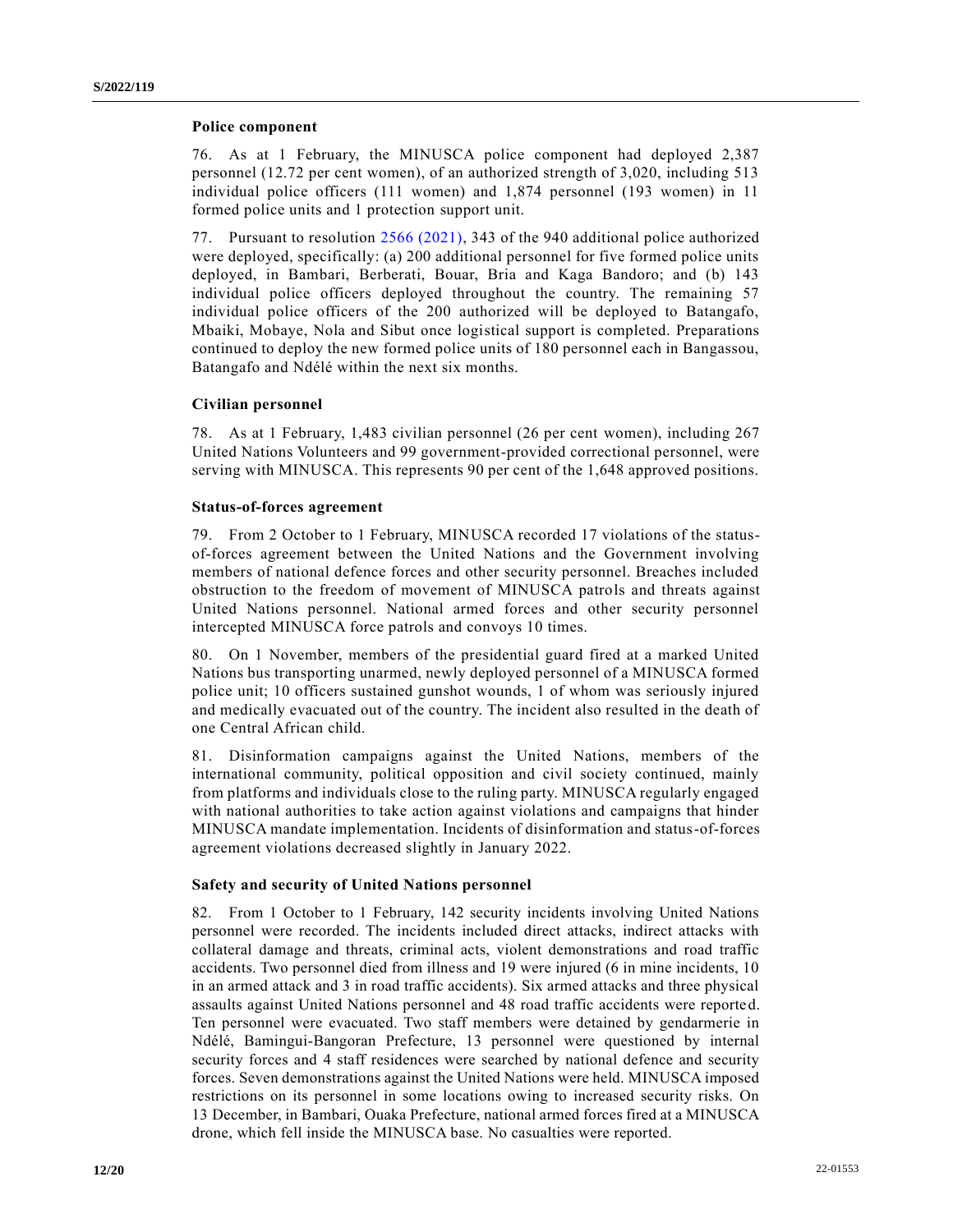83. As at 1 February, the United Nations had administered 22,182 doses of COVID-19 vaccines to United Nations personnel and staff of eligible nongovernmental organizations. A total of 8,120 doses of the vaccine were delivered to MINUSCA on 31 January for its new vaccination campaign, which began on 2 February. The number of active cases increased significantly in December and much of January but declined towards the end of January owing to preventive measures. As at 1 February, 1,451 cases of COVID-19 were confirmed among United Nations personnel, which included 72 active cases, 1,359 recoveries and 11 deaths.

#### **Serious misconduct, including sexual exploitation and abuse**

84. Between 1 September and 30 November 2021, nine allegations of sexual exploitation and abuse were reported, implicating 71 military personnel from 5 troopcontributing countries, including 65 formerly deployed peacekeepers from 1 troopcontributing country. Of the nine allegations, one is related to an incident alleged to have occurred from 2017 to 2018, three in 2019, two in 2020 and three in 2021. MINUSCA referred 58 victims (17 children) to humanitarian partners for appropriate medical, psychosocial and protection assistance. In addition, 16 allegations of other types of serious misconduct received against MINUSCA personnel are under investigation.

85. In line with Security Council resolution [2272 \(2016\),](https://undocs.org/en/S/RES/2272(2016)) a military contingent was repatriated in September 2021. Conscious of the need to prevent large patterns of sexual exploitation and abuse, MINUSCA, jointly with concerned stakeholders, has undertaken a strategic review with a view to shifting its sexual exploitation and abuse risk management to a more integrated, proactive and decentralized approach. This approach will enable early identification, reporting and management of risks in specific zones and build the capacity of partners and communities. Preventive measures, including closer oversight of single nationality contingents deployed to remote locations and the improvement in the facility and camps, are un dertaken by MINUSCA to support the well-being of United Nations personnel.

86. MINUSCA continued its victim-centred approach, in close collaboration with the United Nations country team, strengthening integration processes to better coordinate assistance to victims, including by assigning a Senior Victims' Rights Officer to the Central African Republic. Follow-up of assistance to victims has been enhanced through increased advocacy with different actors for improved assistance and support. A project benefiting victims in Alindao, Pombolo and Mobaye has been approved by the trust fund in support of victims of sexual exploitation and abuse, supporting an international non-governmental organization that partners with United Nations agencies. MINUSCA continued to implement preventive measures through strengthened cooperation with civil society, including through field missions to Bambari and Bossangoa. The Mission consolidated arrangements with local partners to provide legal assistance with paternity and child support claims, access to birth certificates, and immediate care and life-long support to victims.

87. From 1 to 3 December, MINUSCA and Headquarters held a workshop on prevention, enforcement and assistance to victims of sexual exploitation and abuse, following a review undertaken in October 2021 that assessed the factors contributing to the significant number of allegations of sexual exploitation and abuse, which led to the repatriation of a contingent. The Department of Management Strategy, Policy and Compliance and the Department of Peace Operations, in consultation with MINUSCA, developed recommendations aimed at furthering key mandate and Action for Peacekeeping obligations, including to strengthen risk management on the basis of an integrated approach. MINUSCA will also update its strategy to address identified gaps and challenges.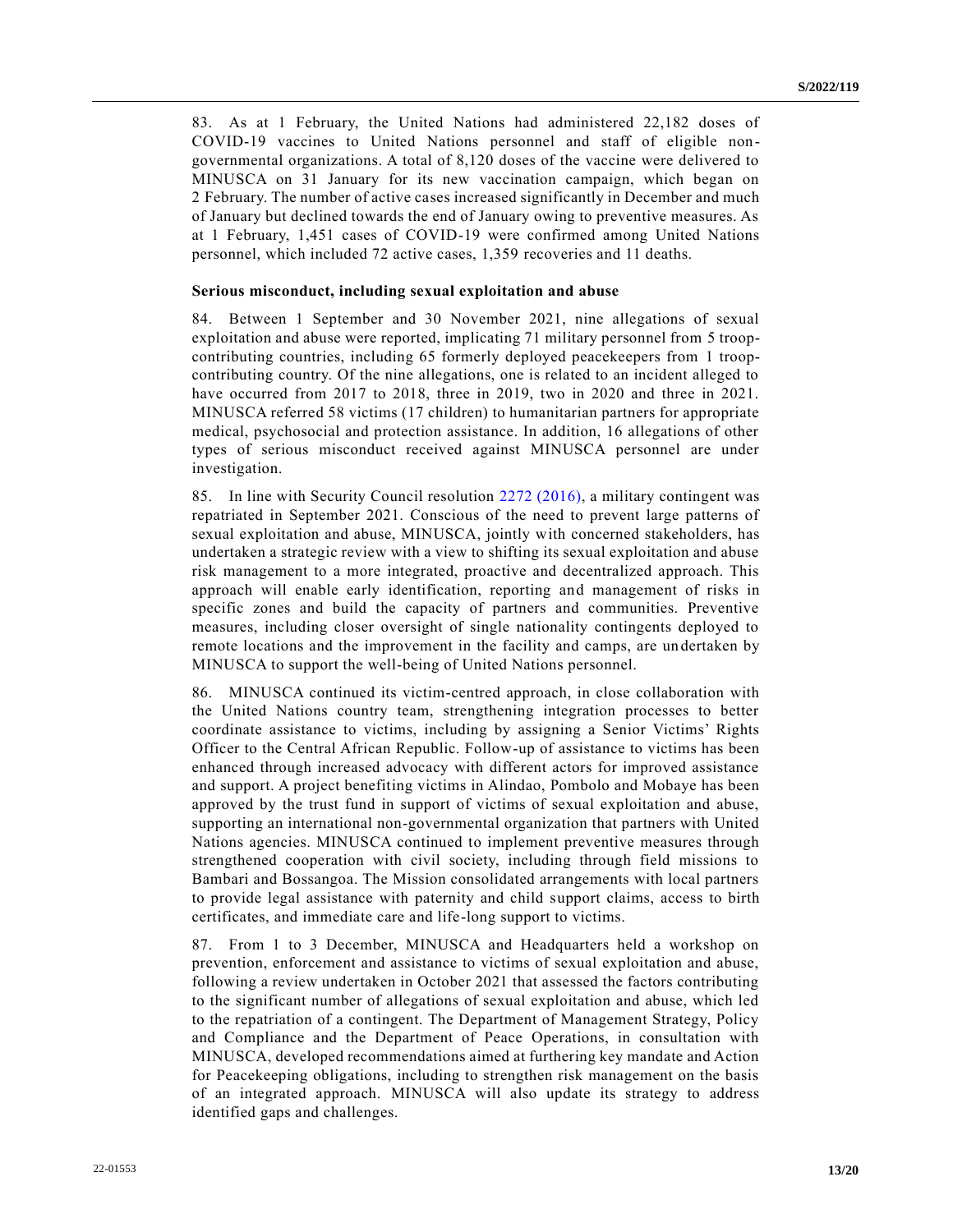#### **Support considerations**

88. MINUSCA continued to improve its environmental practices and reduce its environmental footprint. The wastewater risk assessment is ongoing for all operating bases; Kolongo landfill remediation continued; and the Mission received 6 incinerators for regular solid waste management in December 2021, in addition to the 15 already received. Biomedical incinerators were installed in Bangui, Bambari, Birao, Kaga Bandoro and Paoua. MINUSCA completed the installation of the full solar energy system at the Bangui logistics base on 28 September; the same project is 95 per cent complete at the UCATEX site. The installation of the photovoltaic system at the MINUSCA PK11 site was completed on 5 October.

#### **Action for peacekeeping and performance optimization**

89. MINUSCA readjusted its layout following the repatriation of a military contingent in September; the rotation of the high-readiness protection battalion was postponed one month to cover the gap. MINUSCA has taken measures to expedite the deployment of the light infantry battalion that will replace the repatriated unit.

90. Following several assessments of MINUSCA capabilities in mitigating explosive ordnance threats and in line with the recommendations of the independent strategic review of the United Nations response to explosive ordnance threats conducted in November 2021, MINUSCA is strengthening its explosive ordnance disposal capacity. The Mission's mine action component administered 32 training sessions on explosive ordnance threat awareness to 900 military personnel and provided expertise on post-blast investigation to the force.

### **XI. Financial considerations**

91. The General Assembly, by its resolution [75/298](https://undocs.org/en/A/RES/75/298) of 30 June 2021, appropriated the amount of \$1,036.6 million for the maintenance of the Mission for the period from 1 July 2021 to 30 June 2022. As at 27 January 2022, unpaid assessed contributions to the special account for MINUSCA amounted to \$554.2 million. The total outstanding assessed contributions for all peacekeeping operations as at that date amounted to \$3,504.9 million. Reimbursement of the costs of troop and formed police personnel, as well as for contingent-owned equipment, have been made for the period up to 30 September 2021, in accordance with the quarterly payment schedule.

## **XII. Observations**

92. New momentum in the peace process was sparked by the engagement of the International Conference on the Great Lakes Region and reaffirmed with President Touadera's unilateral ceasefire declaration. However, the implementation of the International Conference on the Great Lakes Region road map and the Political Agreement needs to accelerate and deepen through practical measures in critical areas that have a real impact on the lives of Central Africans. Central African leaders have a responsibility to respond to the collective aspirations and resilience of the Central African people for durable peace. I urge all parties to the conflict to commit themselves to the ceasefire, beyond symbolic declarations, and launch a political dialogue without delay.

93. The first follow-up meeting on the International Conference on the Great Lakes Region road map is welcomed. I commend this collective effort for peace in the country and the coordinated efforts among international and regional partners of the Central African Republic. I call upon the Government to demonstrate its commitment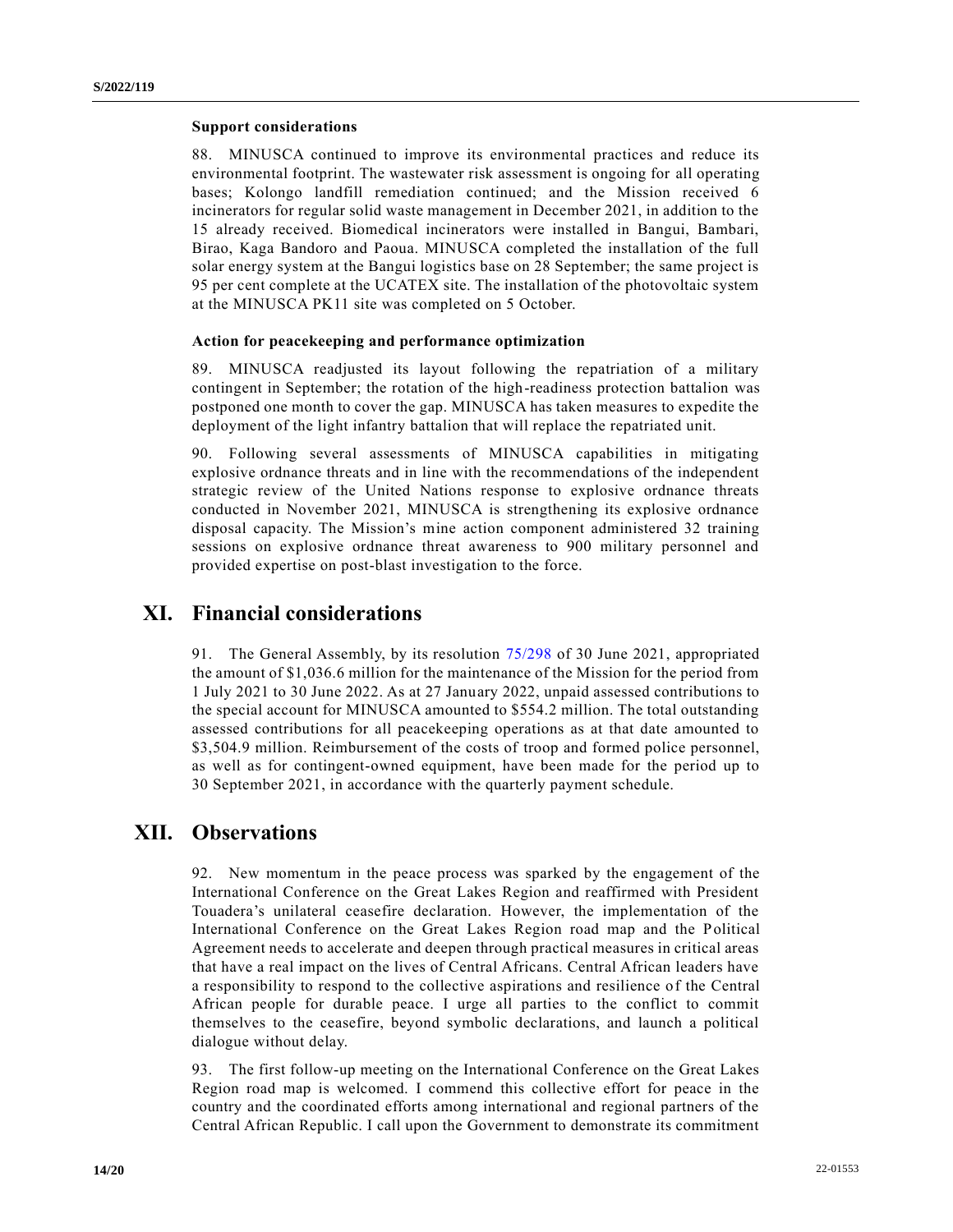to advancing the peace process through the implementation of the road map with a clear timeframe and defined roles for all stakeholders, fully aligned to the framework of the Political Agreement. Opportunities created by the engagement of the International Conference on the Great Lakes Region and the Presidents of Angola and Rwanda to reinvigorate the peace process must be capitalized upon quickly, underpinned by strengthened regional efforts. I commend the appointment of the Chair of the national implementation committee of the Political Agreement and further call upon the Central African authorities, with the strong support of the guarantors of the Agreement, to convene its implementation mechanisms on a regular basis.

94. Political dialogue should address the grievances of all segments of society. Mutual trust and concessions, built on continuous engagement with all stakeholders, paves the way for holding a genuine, credible and inclusive political dialogue. I urge the Government, national institutions and all political leaders to take the measures necessary to improve the political climate and open the political space required to take forward the long-awaited republican dialogue. Obstacles to doing so should be addressed in a manner that fosters goodwill and confidence. I take note of President Touadera's commitment at the ECCAS Heads of State summit in January to launch the republican dialogue in the near future. I welcome the concrete steps taken to overcome obstacles to the holding of an inclusive dialogue, including the mediation efforts that led to the withdrawal of prosecutions against the opposition members on 31 January. National ownership is critical to furthering a comprehensive political process that brings in a broad spectrum of voices from across Central African society.

95. Progress in preparing the local elections is encouraging. However, advancing the political process is critical to ensuring the credibility of these elections, in particular with a view to creating the conditions conducive to the free and fair participation of all segments of Central African society. It is equally important to foster an inclusive political environment, enabling the expansion of democratic space and sustainment of the decentralization process, while ensuring the full, equal and meaningful participation of women, returnees and displaced persons. The required legislation should be passed in a timely manner to enable the start of the electoral mapping and voter registration. I further reiterate my call to international partners to support these efforts, including by providing the necessary financial and technical support.

96. I remain deeply concerned that prospects for dialogue and peace remain compromised owing to a continued overreliance on a military approach to conflict by all parties. Such an approach has an unacceptable impact on civilians, with killings, injury and displacement, and could jeopardize the fragile gains achieved to date, including in fostering social cohesion and the extension of State authority. I reiterate that there is no military solution; only an inclusive political solution will lead to lasting peace.

97. I remain appalled by the continued increase in human rights abuses and violations of international humanitarian law perpetrated by all parties to the conflict, including excessive use of force. It is unacceptable that the most vulnerable continue to face the greatest threats, including gender-based and conflict-related sexual violence, and that the recruitment and abuse of children by armed groups continues unabated. I call upon national authorities to take judicial action on the findings of the special investigation commission and to hold all perpetrators accountable. I also urge national authorities to take demonstratable and immediate action to prevent grave human rights violations by national security forces and other security personnel, including abuses targeting ethnic and religious minorities. I strongly condemn the violence perpetrated by armed groups, which must stop immediately. This cyclical violence, if left unchecked, risks plunging the country back into full-scale conflict, including along ethnic and religious lines. We have a collective responsibility to prevent this scenario.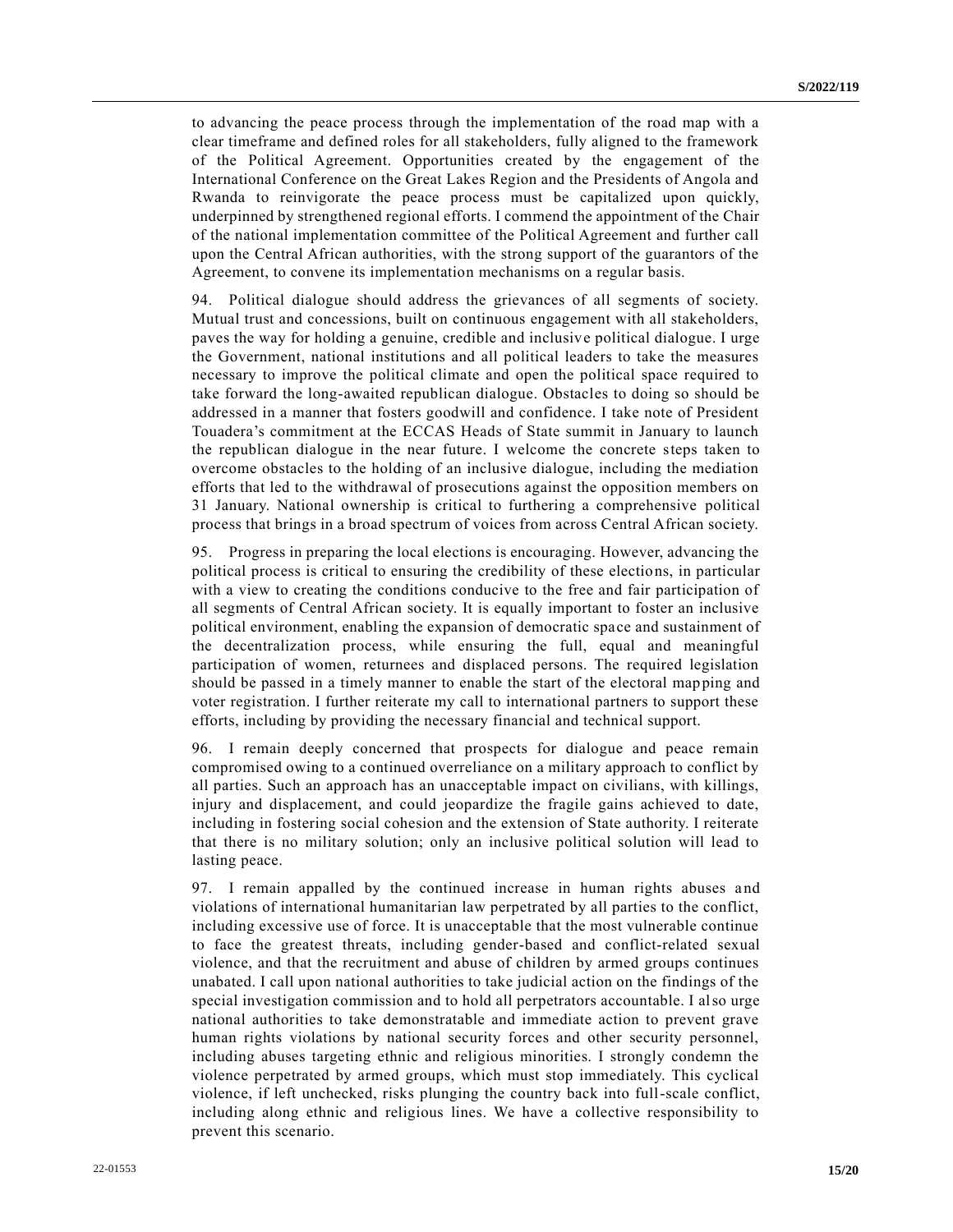98. I remain concerned that progress made on reforming the security sector could be undermined owing to the current security environment, which is shaped by an overreliance on force. I call upon national authorities to fully respect the established security sector reform framework and halt any parallel recruitment, including the use of proxies, which may be detrimental to the peace process and fuel ethnic and religious tensions.

99. The countrywide deployment of capable and supported national defence and internal security forces is essential to sustain stabilization gains and protect the population. Their deployment can be sustained only by strengthening governance, democratic oversight, and command and control. I encourage national authorities to coordinate with partners to deepen support on the dual fronts of redeploying the security forces and security sector reform, given that they are mutually reinforcing. It is critical that the security forces deployed not only be operational, but also respect human rights.

100. Borders must be controlled to prevent the cross-border movement of combatants and illicit goods. I call for enhanced cooperation to this end between the Central African Republic and countries with which it shares a border.

101. I further urge national authorities to preserve the integrity of the disarmament, demobilization, reintegration and repatriation efforts by abiding to a single national framework on disarmament, demobilization, reintegration and repatriation and the community violence reduction programme, preventing any initiative that would undermine these efforts.

102. I reiterate my call upon the Government to effectively coordinate all security actors operating in the country, ensure that they abide by applicable intern ational humanitarian and human rights law and hold all violators accountable. I also call upon all parties to spare civilians, including humanitarian actors, from acts of violence and to respect the civilian character of public infrastructure such as schools and health facilities.

103. I remain concerned by the continued dire humanitarian situation. More than 1.4 million people across the country have been forced to flee, and humanitarian and protection needs have never been higher in the past five years. I am, however, encouraged by support from Member States for the 2021 humanitarian response plan and thank donors for their support.

104. Justice must go hand in hand with reconciliation to foster sustained peace. I encourage national authorities, with the support of international partners, to continue efforts to reinforce the judiciary so as to uphold the law in an impartial and independent manner, foster due process and strive for humane conditions for all detainees. I commend the holding of the first public hearing by the Pre-Trial Chamber of the Special Criminal Court, which demonstrates progress in the efforts to combat impunity. I call upon the Government to respect the independence and impartiality of the Special Criminal Court and to foster an environment that allows the Court to discharge its mandate in full, including to conduct investigations and prosecute cases.

105. I strongly condemn the use of explosive ordnance by armed groups, which has led to casualties and injuries to civilians, peacekeepers and humanitarian personnel, as well as limited the access of persons affected by the conflict to life -saving humanitarian assistance. The use of such explosive ordnances must stop, and I call upon the region to support efforts to halt the illicit trafficking in such devices.

106. I re-emphasize that attacks targeting United Nations personnel may constitute war crimes under international law and call upon the national authorities to swiftly investigate the attacks and bring perpetrators to justice so as to avoid impunity. I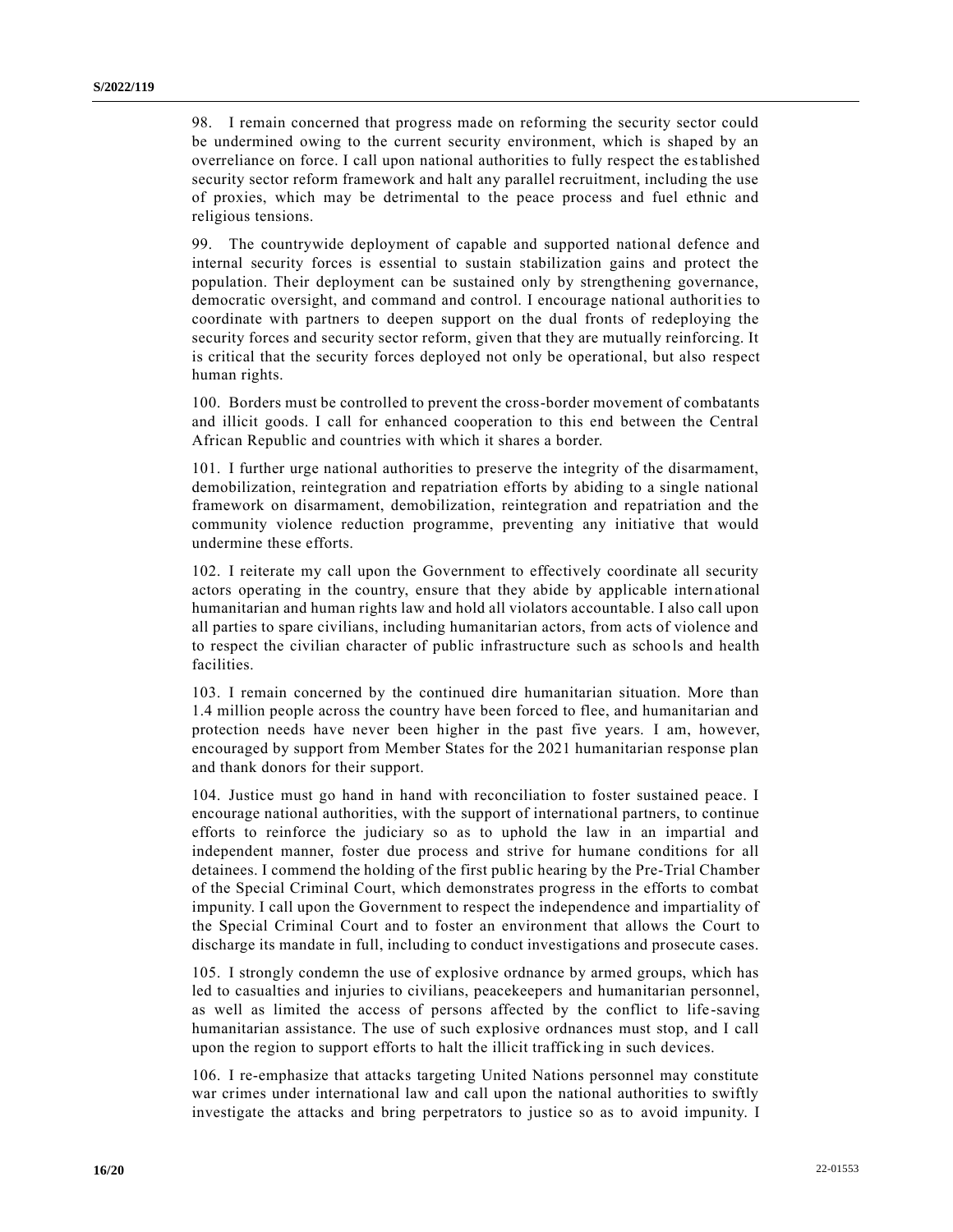welcome progress on the investigation into attacks against United Nations personnel and encourage the Central African authorities to advance all investigations.

107. I strongly condemn the attack by the presidential guard of the Central African Republic against a MINUSCA vehicle on 1 November, which injured 10 unarmed MINUSCA peacekeepers. I call upon the Central African authorities to collaborate with MINUSCA in a constructive effort to clarify responsibilities and hold accountable the perpetrators of this unacceptable attack. I deeply regret the death of a Central African child subsequent to the attack.

108. The implementation by the Government of the status-of forces-agreement has been improving, and I trust that it will continue to do so. I call upon the Central African authorities to also address disinformation campaigns and hostile threats and incidents by national security forces and other security personnel that continue to pose a grave risk to the safety and security of peacekeepers. I once again invite President Touadera to follow through on his commitment to ensuring that such hostile action ends immediately to hold perpetrators accountable, and to call upon all Central African stakeholders to cease any action that inflames tensions or spark violence.

109. I condemn any act of sexual exploitation and abuse by United Nations personnel and recall my commitment to zero tolerance. MINUSCA has taken steps to improve its performance and continues its efforts to prevent sexual exploitation and abuse and uphold the rights and dignity of victims. I call upon all troop- and police-contributing countries to uphold their obligations by addressing allegations referred by the United Nations to national authorities with a view to holding perpetrators of sexual exploitations and abuse accountable.

110. I wish to express my appreciation to my Special Representative for the Central African Republic and Head of MINUSCA, Mankeur Ndiaye, for his leadership and his good offices to advance peace in the Central African Republic. I call upon all stakeholders to provide him with their full support in furtherance of lasting peace, stability and sustainable development. I am grateful for the dedication of United Nations civilian and uniformed personnel to performing the Mission's mandate, and to troop- and police-contributing and donor countries, regional, multilateral and non-governmental organizations, and all other partners for their invaluable contributions to bringing durable peace and development to all Central Africans.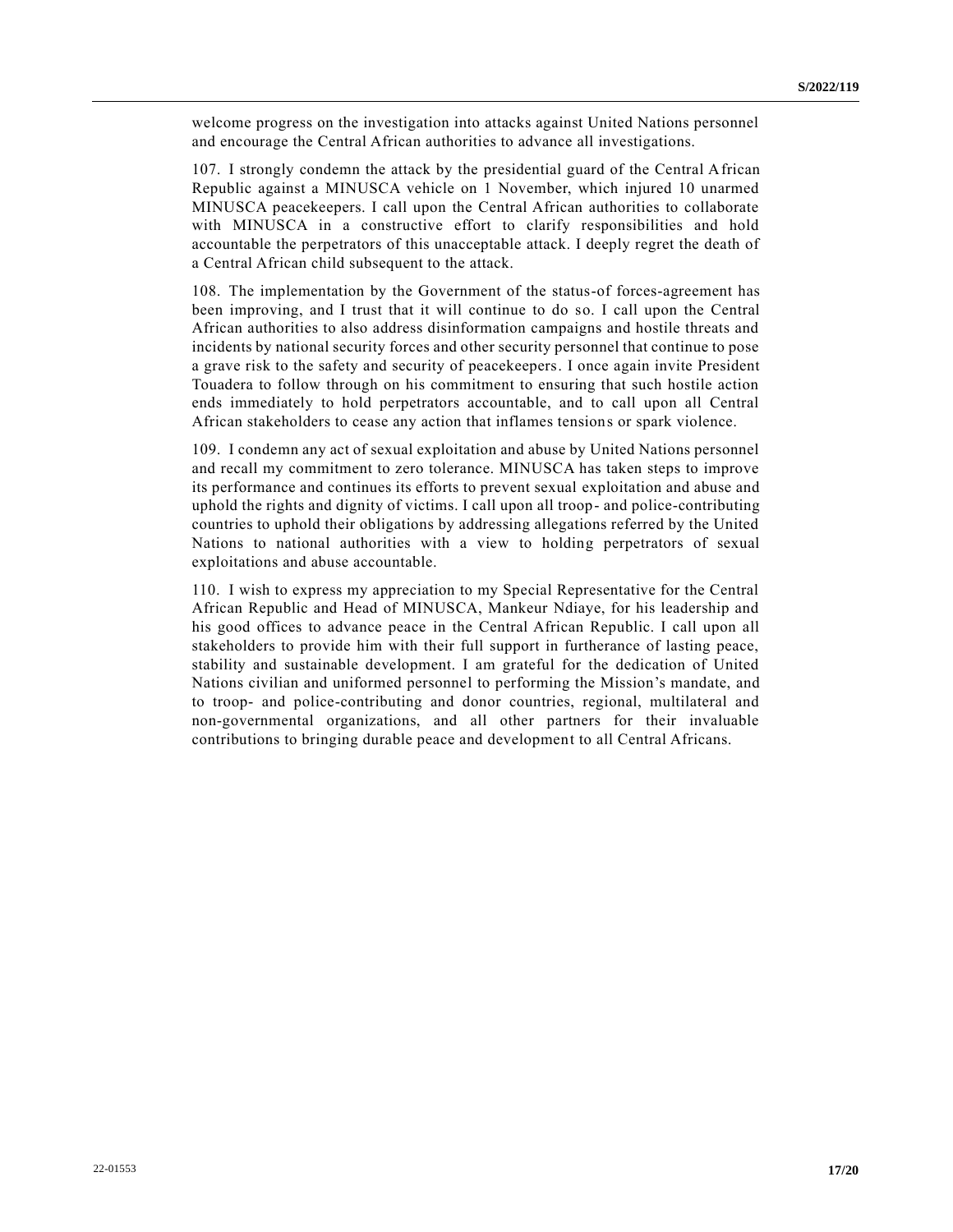## **Annex I**

# **United Nations Multidimensional Integrated Stabilization Mission in the Central African Republic: military and police strength as at 1 February 2022**

|                                  |                    | Military component      | Police component |                        |                        |                               |
|----------------------------------|--------------------|-------------------------|------------------|------------------------|------------------------|-------------------------------|
| Country                          | Experts on mission | Staff officers          | Troops           | $\operatorname{Total}$ | Formed police<br>units | Individual police<br>officers |
| Argentina                        |                    | $\overline{c}$          |                  | $\boldsymbol{2}$       |                        |                               |
| Bangladesh                       | $\,8\,$            | 34                      | 1 3 4 7          | 1389                   |                        | $\sqrt{2}$                    |
| Benin                            | 4                  | 2                       |                  | 6                      |                        | 40                            |
| Bhutan                           | $\overline{c}$     | 4                       |                  | 6                      |                        |                               |
| Bolivia (Plurinational State of) | 3                  | 1                       |                  | 4                      |                        |                               |
| <b>Brazil</b>                    | 2                  | 6                       |                  | $\,$ $\,$              |                        | $\mathbf{1}$                  |
| Burkina Faso                     |                    | $10\,$                  |                  | $10\,$                 |                        | 47                            |
| Burundi                          | 3                  | 6                       | 750              | 759                    |                        |                               |
| Cambodia                         | 4                  | 5                       | 204              | 213                    |                        |                               |
| Cameroon                         | 3                  | 5                       | 750              | 758                    | 320                    | $22\,$                        |
| Colombia                         | $\overline{2}$     |                         |                  | $\overline{c}$         |                        |                               |
| Congo                            | 3                  | 6                       |                  | 9                      | 179                    | $\overline{c}$                |
| Côte d'Ivoire                    |                    | 3                       |                  | 3                      |                        | 57                            |
| Czechia                          | 3                  |                         |                  | $\mathfrak{Z}$         |                        |                               |
| Djibouti                         |                    |                         |                  |                        |                        | $\overline{9}$                |
| Ecuador                          |                    | 2                       |                  | $\overline{2}$         |                        |                               |
| Egypt                            | 6                  | 26                      | 986              | 1 0 1 8                | 138                    | 25                            |
| France                           |                    | 13                      |                  | 13                     |                        | $\sqrt{6}$                    |
| Gabon                            |                    | 4                       |                  | 4                      |                        |                               |
| Gambia                           | $\mathbf{1}$       | 6                       |                  | $\tau$                 |                        | 21                            |
| Ghana                            | 3                  | 9                       |                  | 12                     |                        | $\mathbf{1}$                  |
| Guatemala                        | $\mathbf{1}$       | 2                       |                  | $\mathfrak{Z}$         |                        |                               |
| Guinea                           |                    |                         |                  |                        |                        | 14                            |
| Indonesia                        | 5                  | 12                      | 215              | 232                    | 140                    | 5                             |
| Jordan                           | 3                  | 6                       |                  | 9                      |                        | 41                            |
| Kenya                            | 7                  | 7                       |                  | 14                     |                        |                               |
| $\rm Madagascar$                 |                    |                         |                  |                        |                        |                               |
| Mali                             |                    |                         |                  |                        |                        | 23                            |
| Mauritania                       | $\,8\,$            | $\,8\,$                 | 450              | 466                    | $320\,$                |                               |
| Mexico                           |                    | $\mathbf{1}$            | $\equiv$         | $\mathbf{1}$           |                        |                               |
| Morocco                          | $\mathfrak{Z}$     | $22\,$                  | 750              | 775                    |                        |                               |
| Nepal                            | 4                  | $16\,$                  | 735              | 755                    |                        |                               |
| Niger                            | $\mathbf{1}$       | $\boldsymbol{2}$        |                  | $\mathfrak{Z}$         |                        | 35                            |
| Nigeria                          |                    | 6                       |                  | 6                      |                        | $\mathfrak{Z}$                |
| Pakistan                         | $\overline{9}$     | $2\sqrt{8}$             | 1275             | 1312                   |                        |                               |
| Paraguay                         | $\mathbf{2}$       | $\overline{\mathbf{c}}$ |                  | $\overline{4}$         |                        |                               |
| $\ensuremath{\mathsf{Peru}}$     | 5                  | 6                       | 204              | $215\,$                |                        |                               |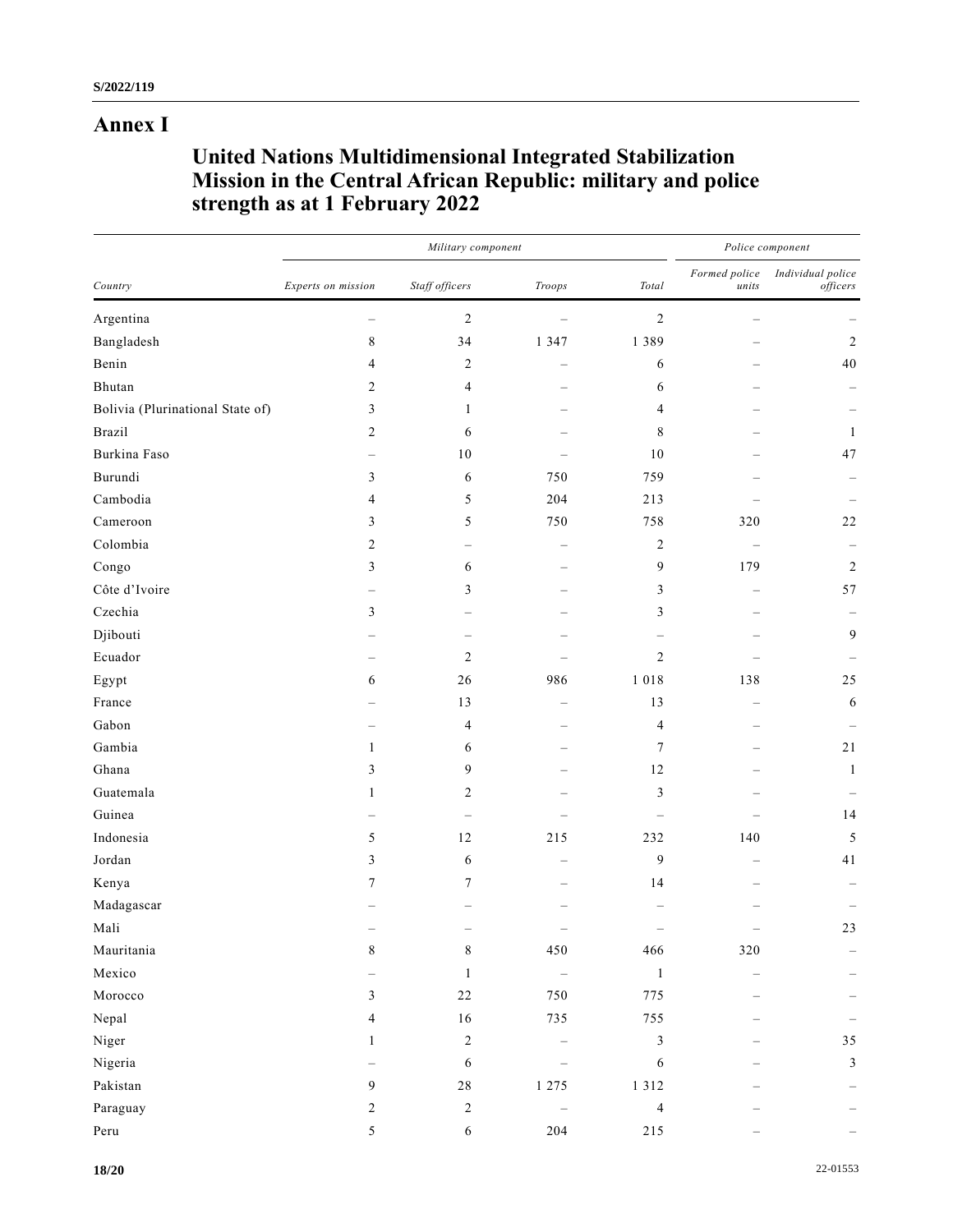#### **S/2022/119**

| Country                     |                          | Police component |                          |                                  |                        |                               |
|-----------------------------|--------------------------|------------------|--------------------------|----------------------------------|------------------------|-------------------------------|
|                             | Experts on mission       | Staff officers   | Troops                   | Total                            | Formed police<br>units | Individual police<br>officers |
| Philippines                 | $\overline{c}$           |                  |                          | $\overline{c}$                   |                        |                               |
| Portugal                    | $\overline{\phantom{m}}$ | 10               | 180                      | 190                              |                        | 9                             |
| Republic of Moldova         | 3                        | 1                |                          | 4                                |                        |                               |
| Romania                     |                          |                  |                          | $\overbrace{\phantom{12322111}}$ |                        | 16                            |
| Russian Federation          | $\overline{2}$           | 10               |                          | 12                               |                        |                               |
| Rwanda                      | 7                        | 28               | 1 660                    | 1695                             | 458                    | 43                            |
| Senegal                     |                          | 7                | $\overline{\phantom{0}}$ | $\overline{7}$                   | 319                    | 20                            |
| Serbia                      | $\overline{2}$           | 4                | 79                       | 85                               |                        |                               |
| Sierra Leone                | 3                        | 2                |                          | 5                                |                        |                               |
| Spain                       |                          |                  |                          |                                  |                        | 2                             |
| Sri Lanka                   |                          | 3                | 110                      | 113                              |                        |                               |
| Sweden                      |                          |                  |                          | $\overbrace{\phantom{12322111}}$ |                        | $\mathbf{1}$                  |
| Togo                        | 5                        | 8                |                          | 13                               |                        | 20                            |
| Tunisia                     | 3                        | 7                | 153                      | 163                              |                        | 48                            |
| United Republic of Tanzania |                          | 4                | 450                      | 454                              |                        |                               |
| United States of America    |                          | 8                |                          | 8                                |                        |                               |
| Uruguay                     |                          | 3                |                          | 3                                |                        |                               |
| Viet Nam                    |                          | 7                |                          | $\overline{7}$                   |                        |                               |
| Zambia                      | 6                        | 16               | 910                      | 932                              |                        |                               |
| Zimbabwe                    | 1                        | $\mathbf{1}$     |                          | $\overline{2}$                   |                        |                               |
| <b>Total</b>                | 129                      | 381              | 11 208                   | 11 718                           | 1874                   | 513                           |